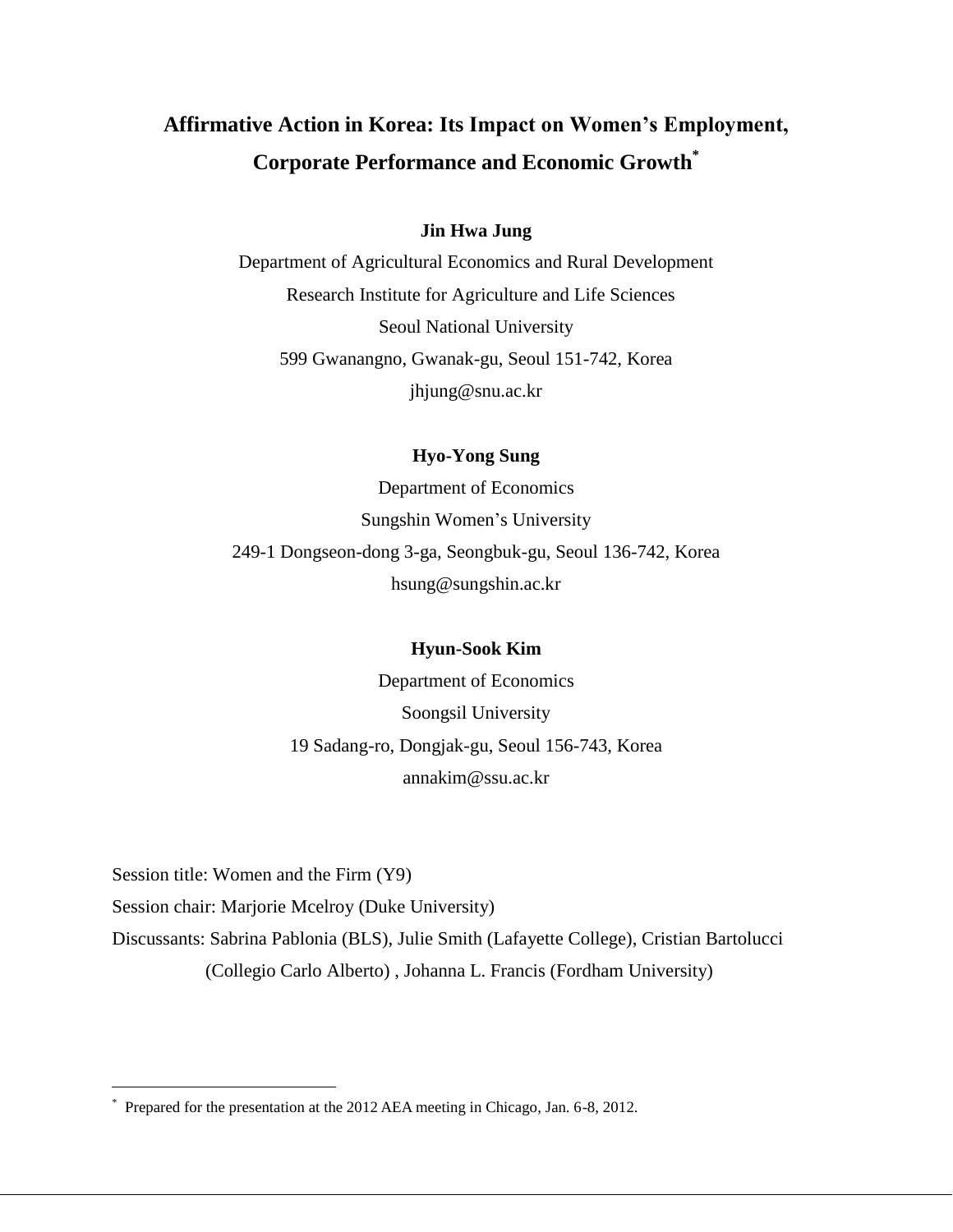#### **Abstract**

This paper analyzes the economic impact affirmative action (AA) has had in Korea, since its implementation in 2006. It estimates both AA's effect on women's employment and corporate performance at the firm level, and AA's potential effect on overall economic growth. The difference-in-differences (DD) estimation results imply that AA in its current format has not significantly raised the overall number of women workers or that of women managers; AA has exerted no significant effect on firm performance, either. The 3SLS estimation results of an augmented Solow growth model suggest that AA can accelerate economic growth, if it effectively reduces the gender wage gap.

*Keywords*: affirmative action, female employment, corporate performance, economic growth *JEL classification*: J16, J71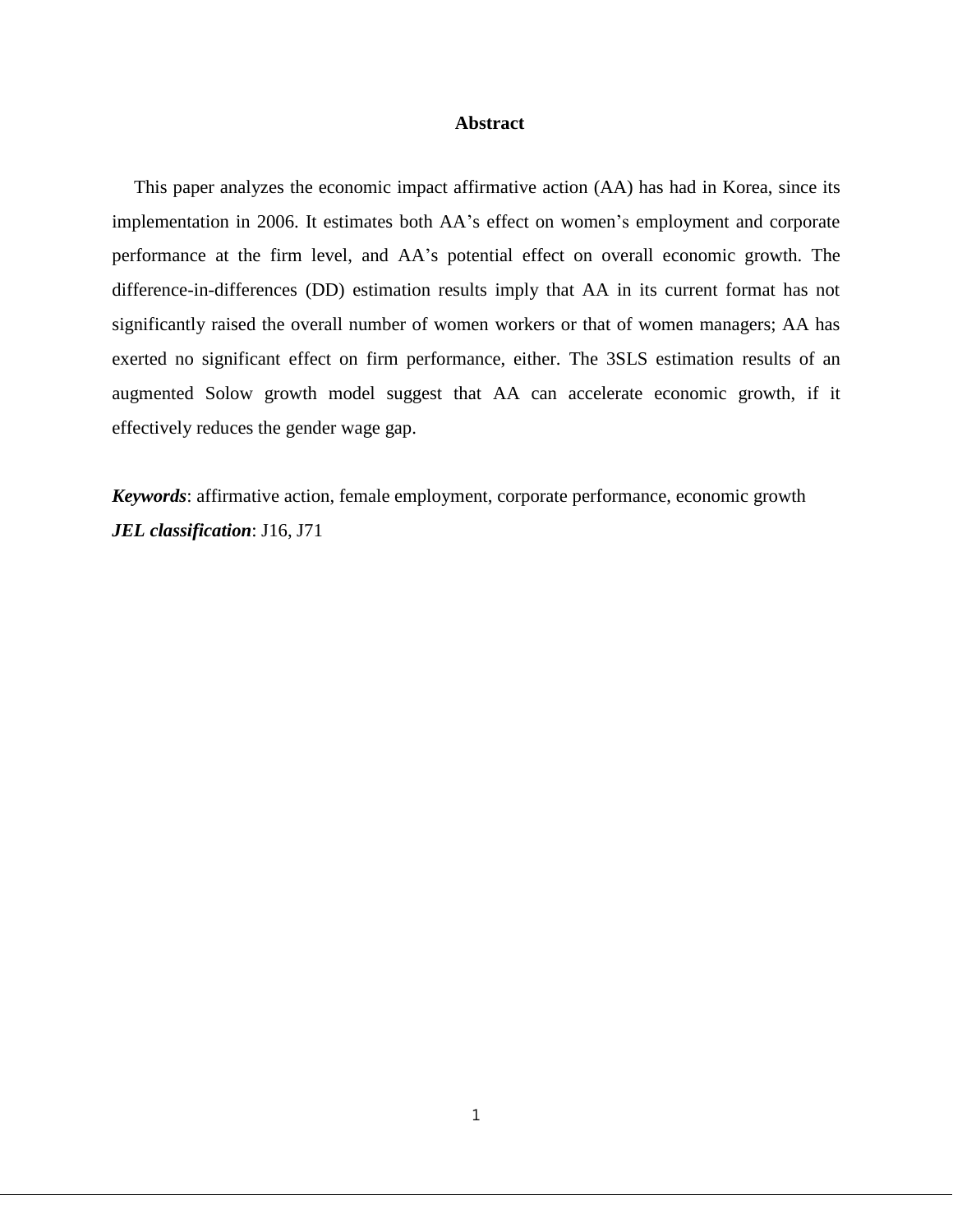In Korea, the economic status of women has remained low compared to that of men, and also when compared to the status of women in most other industrialized countries. The employmentto-population ratio of Korean women aged 15-64 was 52.6% in 2010, which was substantially lower than the 73.9% ratio for Korean men of the same age group; this difference of percentage by gender was larger than that of most other OECD countries. Korean women currently earn, on average, only sixty-odd percent of what their male counterparts earn; this shows an exceptionally large gender wage gap in comparison to the 80% and above of male counterparts' salaries that women earn in most other OECD countries (OECD, 2011). Korean studies of this gender wage gap insinuate that a large portion of the observed gap is due to non-productivity-related discrimination against women (e.g., Bai and Cho, 1992; Kim, 2003; Jung, 2007).

In Korea, affirmative action (AA) first came into effect in 2006 as an active measure designed to expand women's employment and to remedy deeply rooted discriminatory practices against them. It was initially implemented for public enterprises and private firms with 1,000 or more employees, and was extended to smaller private firms (with 500-999 employees), after a two-year grace period.

This paper analyzes the economic results of AA in Korea, at both the microeconomic level and the macroeconomic level. In contrast to a large volume of international research directed at the socioeconomic outcomes of AA (e.g., Smith and Welch, 1984; Leonard, 1984, 1990; Coate and Loury, 1993; Holzer and Neumark, 1999, 2000; Orfield, 2001; Paola, 2010), only a few studies have been conducted regarding AA in Korea, reflecting its short history. These studies have mostly dealt with institutional design and implementation issues (e.g., Jang et al., 2006; Kim, Kang and Kwon, 2010). Some studies have examined factors affecting corporate compliance (Cho and Kwon, 2010; Cho, Kwon and Ahn, 2010). This paper differs from the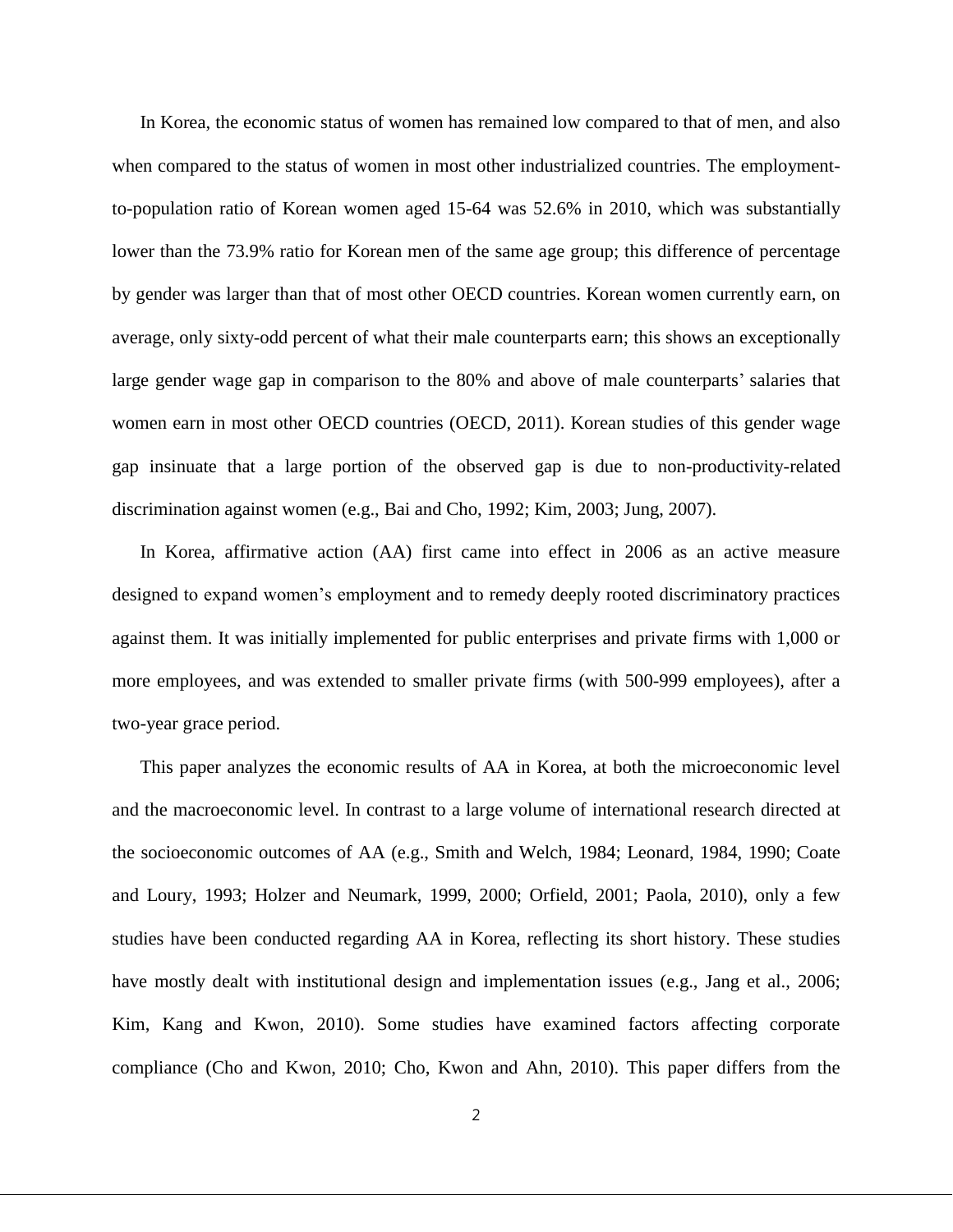previous studies in that it explicitly attempts to estimate the economic impact of Korean AA on both women's employment and corporate performance, together with its potential effect on economic growth.

This paper is organized as follows - Section I introduces Korean AA, describing how it is implemented and complied with by targeted firms. Section II estimates the effect of AA on firms' hiring of women and any subsequent effect on corporate performance. Section III explores the potential effect of AA on economic growth via changes in female employment and the gender wage gap. Section IV summarizes the major findings of the paper and draws possible implications from those findings.

# Ⅰ**. AA in Korea: Implementation and Compliance**

AA came into effect in Korea in March 2006, on the ground of the Equal Employment Act  $(6<sup>th</sup>$  revision in 2005). Unlike in the US and Canada, where AA is applied to gender as well as other minority groups (race, ethnicity and disability), Korean AA tackles only gender issues as is the case in Australia. Korean AA focuses particularly on the female ratio among total workers and that among managerial workers. Firms that employ substantially less women workers or women managers than other firms of similar industrial properties are considered to be discriminatory against women and so required to expand women employment by the AA regulation. Korean AA, however, does not take into account either work quality or earnings inequality, with its sole attention focused on the size of female employment.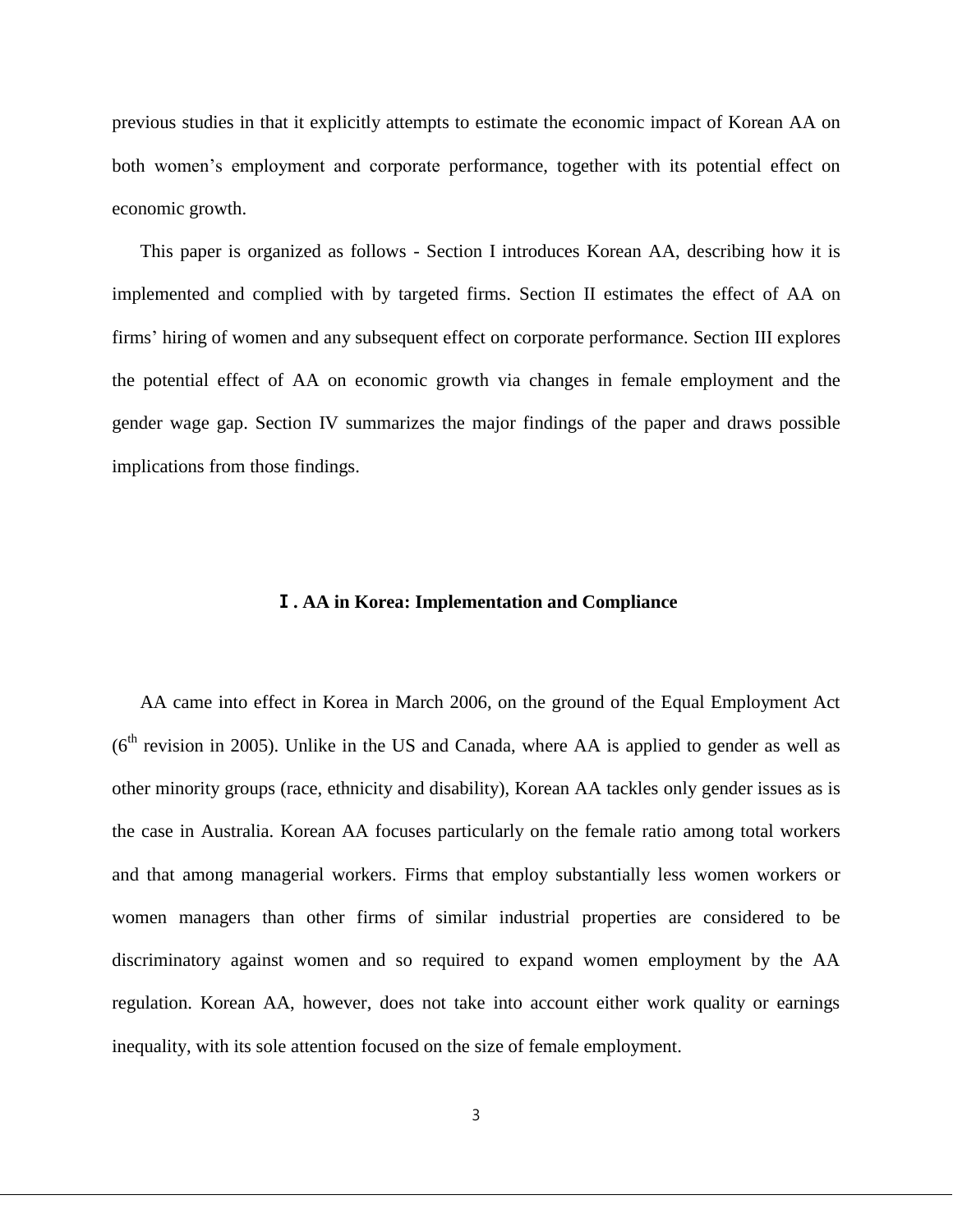# **AA Implementation**

 $\overline{a}$ 

The implementation of AA in Korea proceeds in four stages. First, under the AA provision, targeted firms are required to submit an initial report listing the number of male and female employees by job and rank  $(1<sup>st</sup> year)$ . Second, firms with a ratio of women employees (among both total workers and those in managerial positions) which falls below 60% of the industry average must submit an AA implementation plan showing how it plans to expand the hiring of women for the following year  $(2^{nd}$  year).<sup>1</sup> Third, firms that have submitted an implementation plan should then submit a progress report the following year, for fulfillment evaluation  $(3<sup>rd</sup>$  year). Lastly, based on the evaluation results, firms that have made remarkable progress are recognized with awards, while firms which failed to meet the requirements are notified of this fact and urged to fulfill the plan which they submitted earlier  $3<sup>rd</sup>$  year). A financial penalty of 3 million Korean won or less is assigned to the firms which failed to submit an initial report or submitted a false report, the firms that failed to submit an implementation plan, and the firms that submitted no progress report or false report. $^{2}$ 

**Figure 1.1** The AA Implementation Procedure



<sup>1</sup> Firms in which women employees compose more than 50% of all employees are exempt from the submission of the AA implementation plan, even if their female employee ratios are lower than 60% of the industry average.

<sup>&</sup>lt;sup>2</sup> The amount of 3 million Korean won is equivalent to approximately \$2,700 USD as of December 2011.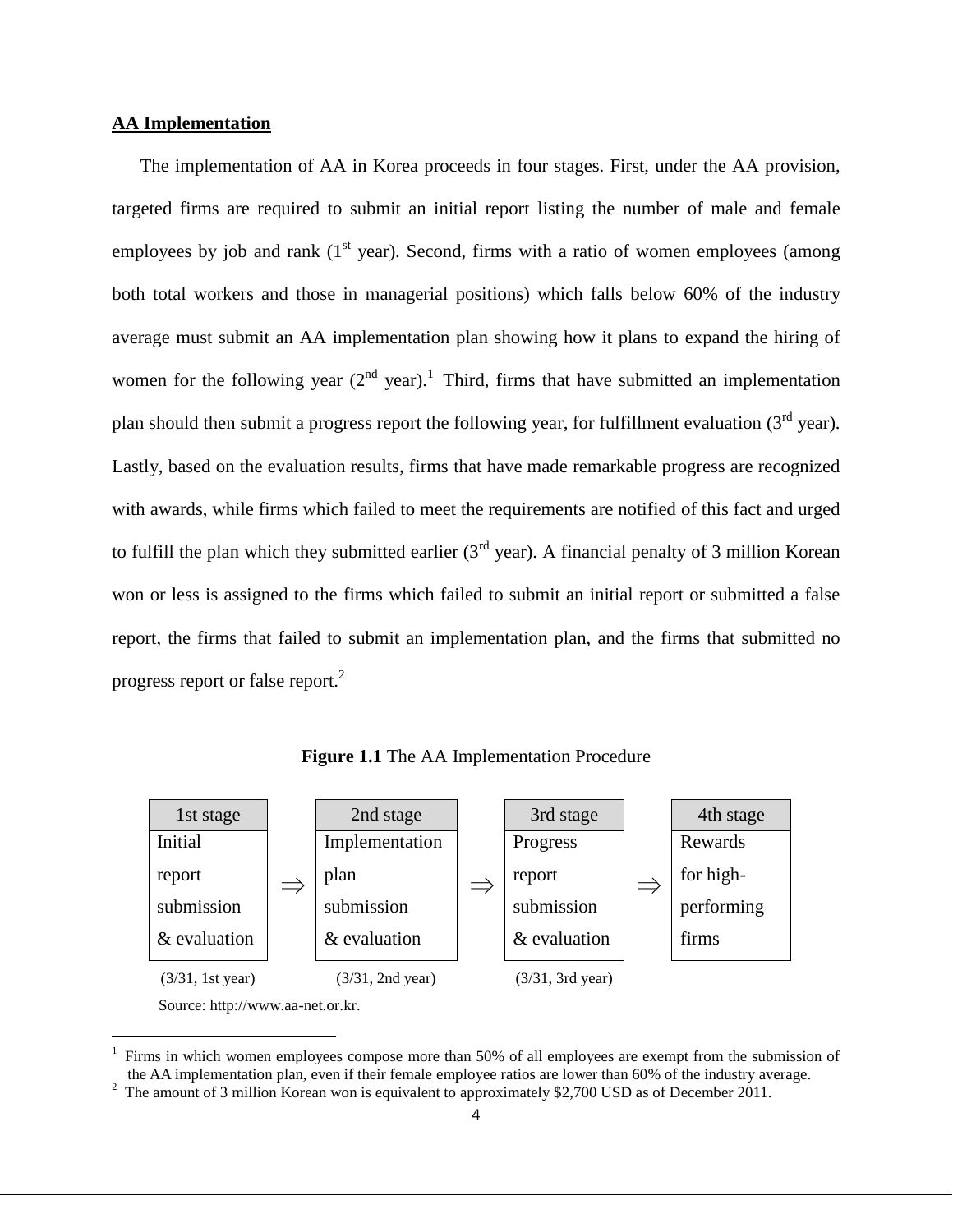Table 1.1 provides an overview of the overtime trend of AA-targeted firms with the female ratio of total employees and that of managers. In 2006, a total of 546 firms employing 1,000 workers or more were subject to the AA regulation, and 59.7% of them failed to meet the industrial criteria for female employment; the average female ratio of total employees and managers, for all industries, were 30.7% and 10.2%, respectively. In 2010, AA-targeted firms totaled 1,576 (658 firms with 1,000 or more employees and 918 firms with 500-999 employees). The overall average ratio of women employees and that of women managers were 35.6% and 16.15% for the former group, and 33.07% and 14.33% for the latter group, respectively. Fiftyone percent of the firms with 1,000 employees or more, and 55.9% of the firms employing 500- 999 workers, failed to meet the industrial criteria for either the female employee ratio or the female manager ratio or both, and thus were required to submit an implementation plan with the goal of raising the ratio of women employees on the whole, and women managers in specific.

The ratio of female employees and that of female managers greatly vary across different industries. According to the Korean Ministry of Employment and Labor, in 2010, the industry average of the share of women employees ranged from 4.54% in the sewage/refuse disposal and recycling industry to 68.34% in the health and social services industry (for firms with 1,000 employees). The average share of female managers for the same group of firms is also the lowest in sewage/refuse disposal and recycling, while hitting a peak of 44.57% in health and social services. Firms with 500-999 employees show a similar pattern.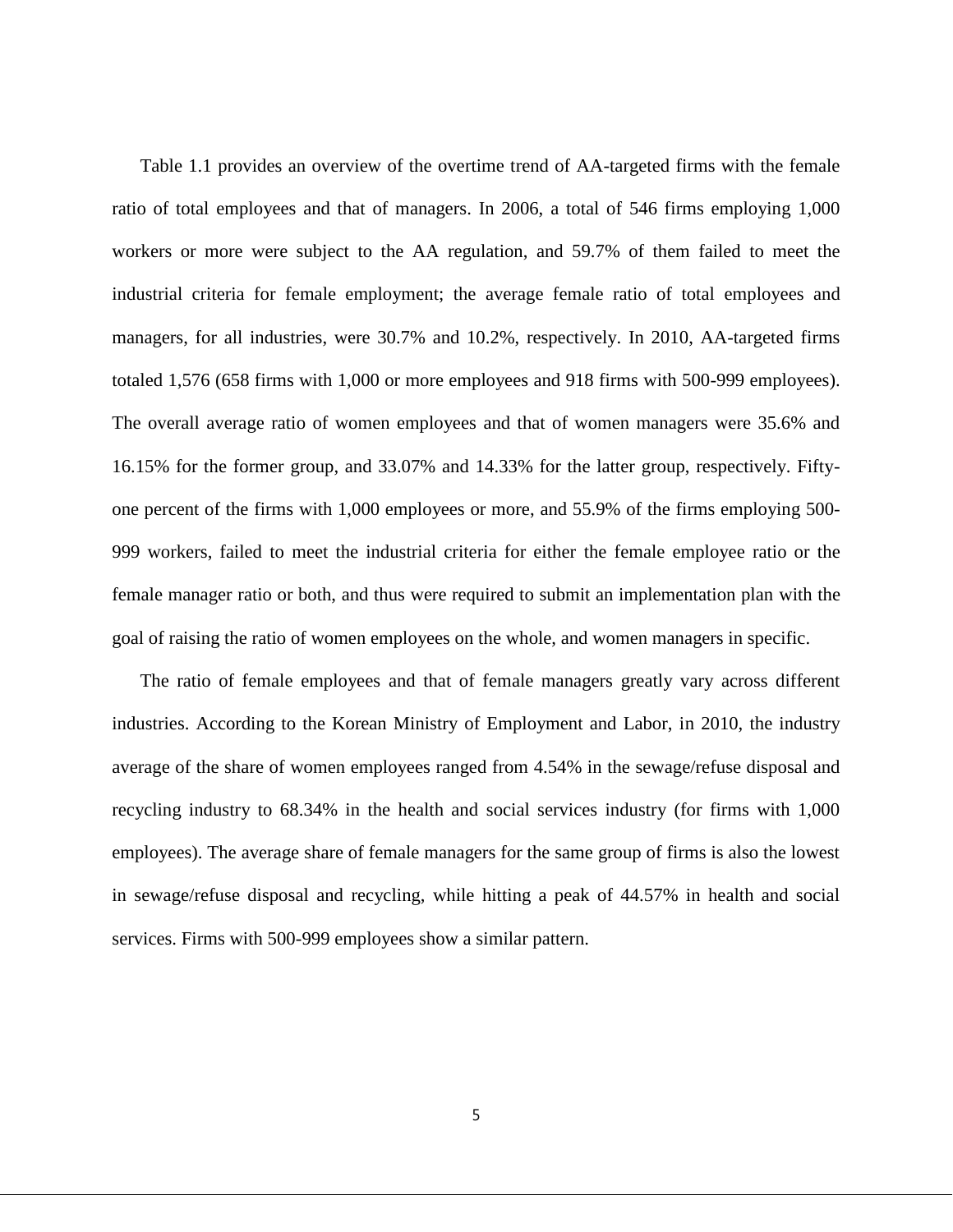#### **Corporate Compliance**

Under the current Korean AA system, its success in terms of extending women's employment depends on how well AA-targeted firms comply with the AA regulation; it especially depends on how the firms that failed to meet the industrial criteria carry out the implementation plan that they submitted. Because of the lack of a severe penalty for noncompliance, combined with a weak incentive system, corporate performance pertaining to AA enforcement hinges to a large extent on firms' voluntary participation in the program.

According to a corporate survey of 300 personnel managers conducted in 2007, the majority of firms perceived that the introduction of AA was premature (Cho and Kwon, 2010). In this survey, firms that considered AA as a severe regulation were more likely to be noncompliant, while those acknowledging the potential positive effect of AA on efficient personnel management were more likely to be compliant. It thus behooves the government, for the success of AA, to actively persuade firms of its potential positive effect on corporate personnel management and long-term corporate performance.

Kim, Kang and Kwon (2010) traced 457 firms that were subjected to the AA regulation from years 2006-2009. As shown in Table 1.2, in 2006, a total of 128 firms submitted the implementation plan, while the remaining 329 firms were exempt from doing so. Out of the 128 firms that submitted the implementation plan in 2006, eighty-seven firms (68.0%) wrote the implementation plan every year, for they failed to meet the industrial criteria for the whole period; forty-one firms (32.0%) fulfilled the requirement at least once during this four-year period. Among the 329 firms that fulfilled their requirement in 2006, eighty-six percent successfully kept their female worker ratio and female manager ratio above the industrial criteria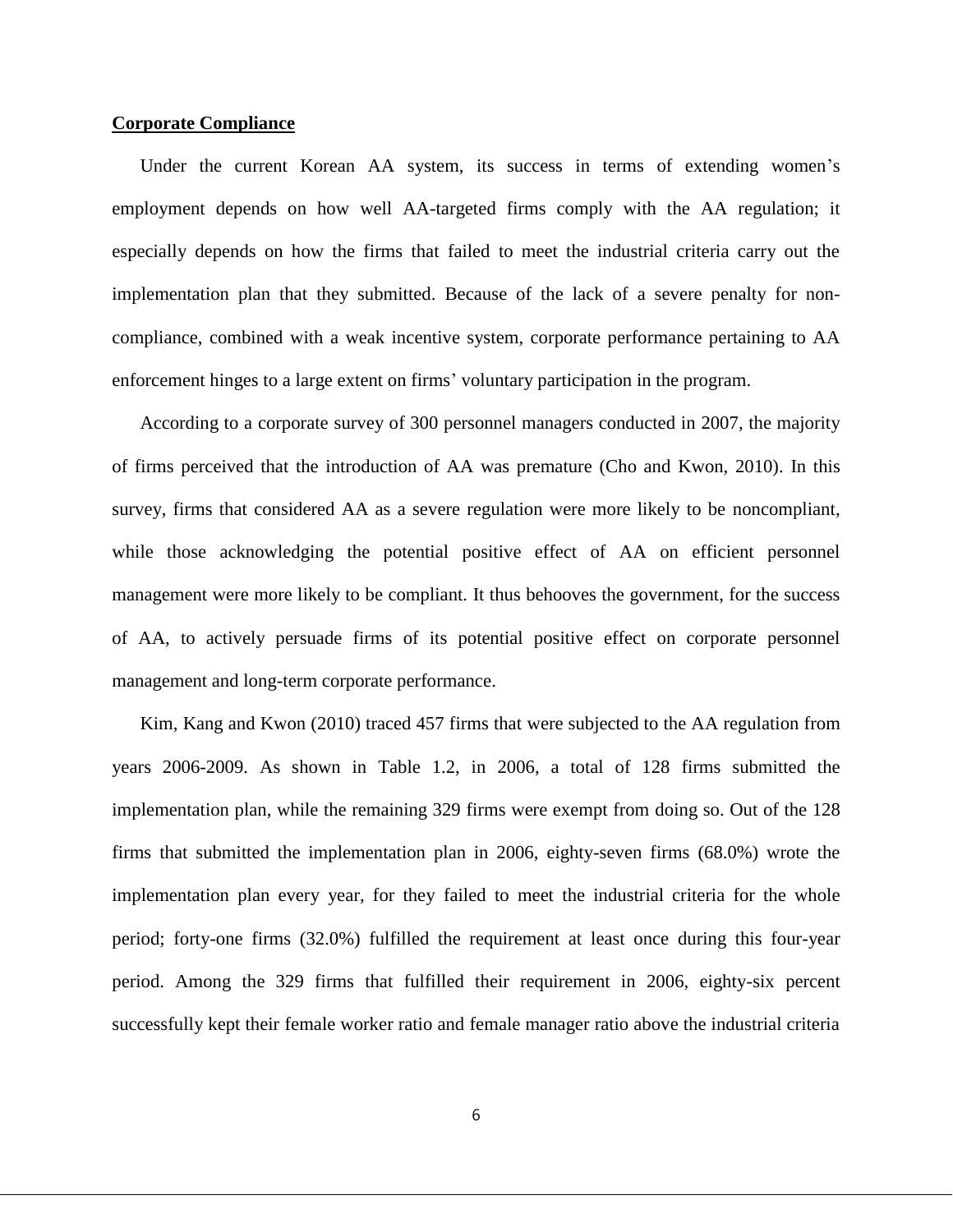during the whole period of observation; fourteen percent had to submit the implementation at least once during these four years.

According to Cho, Kwon and Ahn (2010), out of the 310 firms that submitted the AA implementation plan in 2006 and the second-year progress report in 2007, seventy-eight percent of the firms were evaluated as satisfactory and the remaining 22.3% failed to meet the minimum standards of the AA progress report.<sup>3</sup> They found that firms with financial stability and active job training opportunities tended to receive high scores in the evaluation of the implementation plan and the progress report. Among the progress reports submitted in 2011, according to the Ministry of Employment and Labor, fifteen percent of the firms were evaluated as unsatisfactory, which is lower than the figure for 2007.

# Ⅱ**. AA's Effect on Women's Employment and Corporate Performance**

The aim of Korean AA, in its current form, is to increase both the total number of female employees and the number of women in managerial positions. For firms with 1,000 or more employees, between 2006 (when AA was first enforced) and 2010, the ratio of female employees rose from 30.7% to 35.6%, and that of female managers increased from 10.2% to 14.7%. It is our objective to determine to what extent these increases in the overall women's share can be ascribed to the effect of AA.

<sup>3</sup> Before the revision of the AA enforcement regulations in June 2009, firms were required to submit an initial report on the gender composition of their employees by May 31st of each year. Firms required to submit their AA implementation plans had to do so by October 15th of the same year, with the progress report to be submitted by October15th of the following year.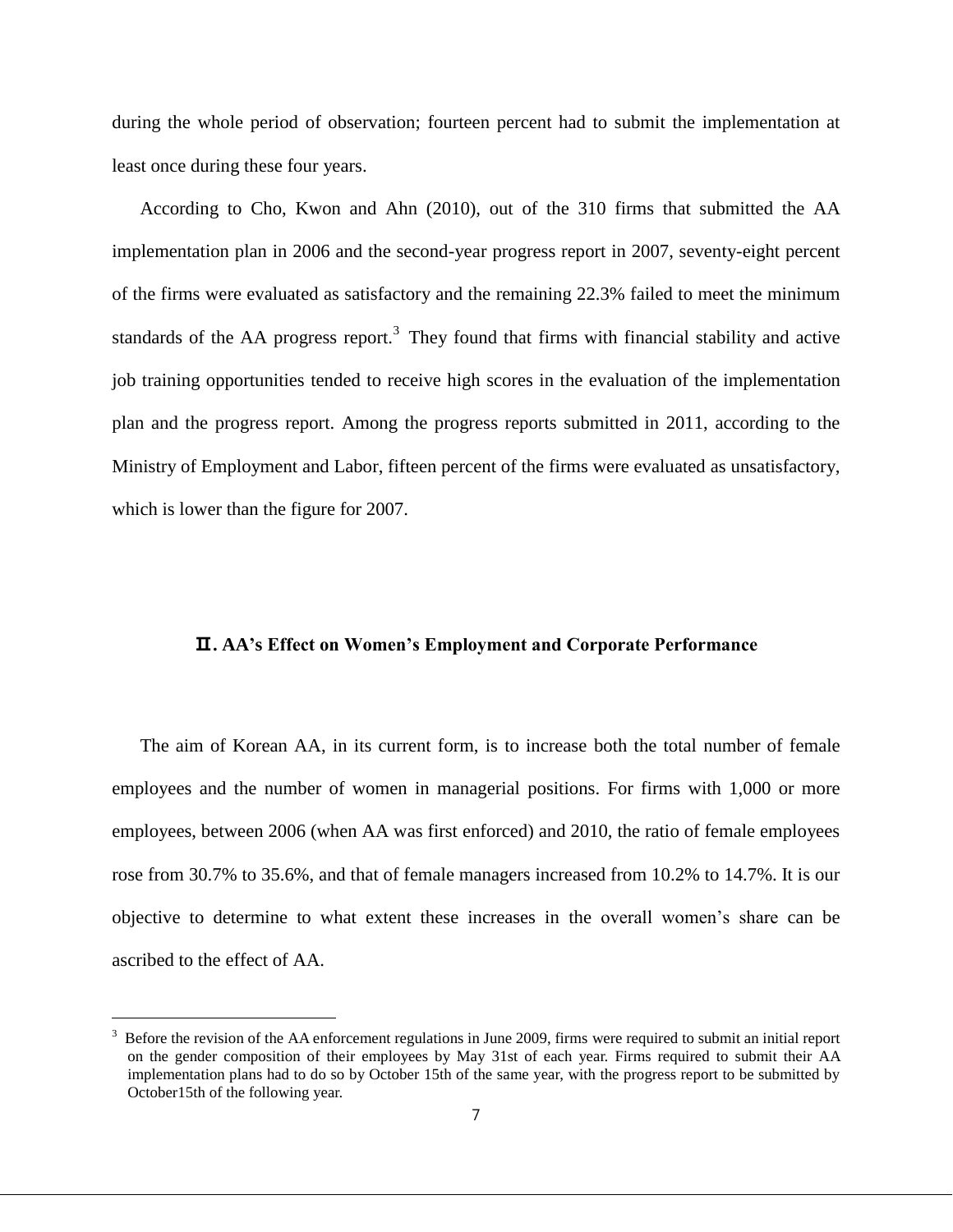### **Econometric Model**

In order to evaluate the effect of AA on female employment and firm performance, we use the difference-in-differences (DD) estimation method, along with a simple DD model. First, we compare the overtime changes in the percentage of female workers and financial measures of firm performance between the group of AA-firms and that of non-AA firms, using the following simple DD formula:

$$
(2.1)\ \left(AA^{t'}-AA^{t}\right)-\left(NAA^{t'}-NAA^{t}\right)
$$

where  $AA<sup>t</sup>$  and  $AA<sup>t</sup>$ <sup>,</sup> refer to the values of the variables for female employment and firm performance for AA-firms, before AA and after AA, respectively; *NAA<sup>t</sup>* and *NAA<sup>t</sup> '* refer to the values of the same variables for non-AA firms.

The simple DD analysis can control the impacts of economic changes and other systematic changes that apply to all groups identically, but cannot control firm-intrinsic characteristics that affect female employment or firm performance. In this regard, following Paola, Scoppa and Lombardo (2010), we utilize the following equation for the DD estimation:

(2.2) 
$$
F_{it} = \beta_0 + \beta_1(AAC) + \beta_2(AAT) + \beta_3(AAC \times AAT) + \beta_4 X_{it} + \epsilon_{it}
$$

where  $F_{it}$  is a variable that measures women's share in the total workforce and that in the total of managerial workers, and the financial performance of firm *i* in year *t*, respectively; *AAC* is a dummy variable which takes a value of one, if firms are the target group of AA (500 or more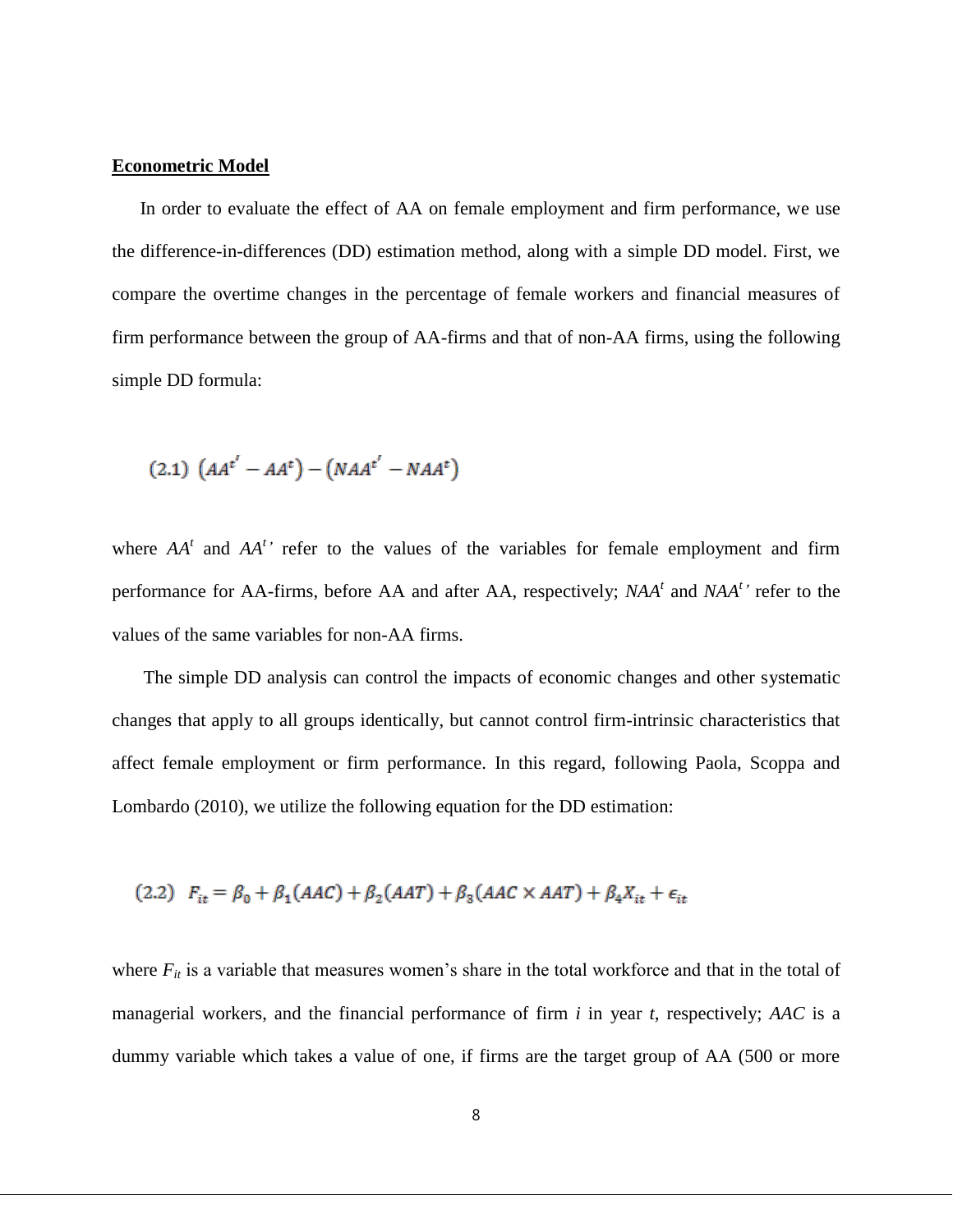employees for 2009); *AAT* is a year dummy which equals one for 2009 (after AA) and zero for 2005 (before AA); (*AAC*  $\times$  *AAT*) is the interaction term, whose coefficient,  $\beta_3$ , measures the treatment effect of our interest (i.e., the difference in the percentage change of the female employment share and corporate performance measures, between the firms affected by AA and those unaffected by AA);  $X_{it}$  is a vector of firm characteristics such as firm size and age, industrial affiliation, and the existence of female board members;  $\epsilon_{it}$  is an error term.

We further estimate the corporate performance equation in order to shed light on the linkage between female employment and firm performance. Previous studies yield mixed results in this regard. Some studies suggest that gender diversity in workplace can improve firm performance by enhancing the firm's ability to penetrate markets, the creativity of its members, and promoting innovation activities (e.g. Cox and Blake, 1991; Robinson and Dechant, 1997; Cater, Simkins and Simpson, 2003). Such a positive nexus between gender diversity and firm performance is not supported by some other studies (e.g. Rose, 2007; Adams and Ferreira, 2009). The reverse causality is also possible in that high-performing firms have more available resources and so may hire diverse workers to deal with the diversity of consumers and markets. To control for the possible endogeneity problem, we thus use a 2SLS estimation method with a female board member-dummy as an instrumental variable.<sup>4</sup> Based on Cater, Simkins and Simpson (2003), the model specification is as follows:

(2.3)  $FP = \alpha_0 + \alpha_1 GD + \sum \alpha X + \epsilon$ 

 $\overline{a}$ 

The correlation between the female board member dummy and the percentage of female workers is 0.16, whereas that between the female board member dummy and firm performance measures ranges from 0.01 to 0.04 in our data set.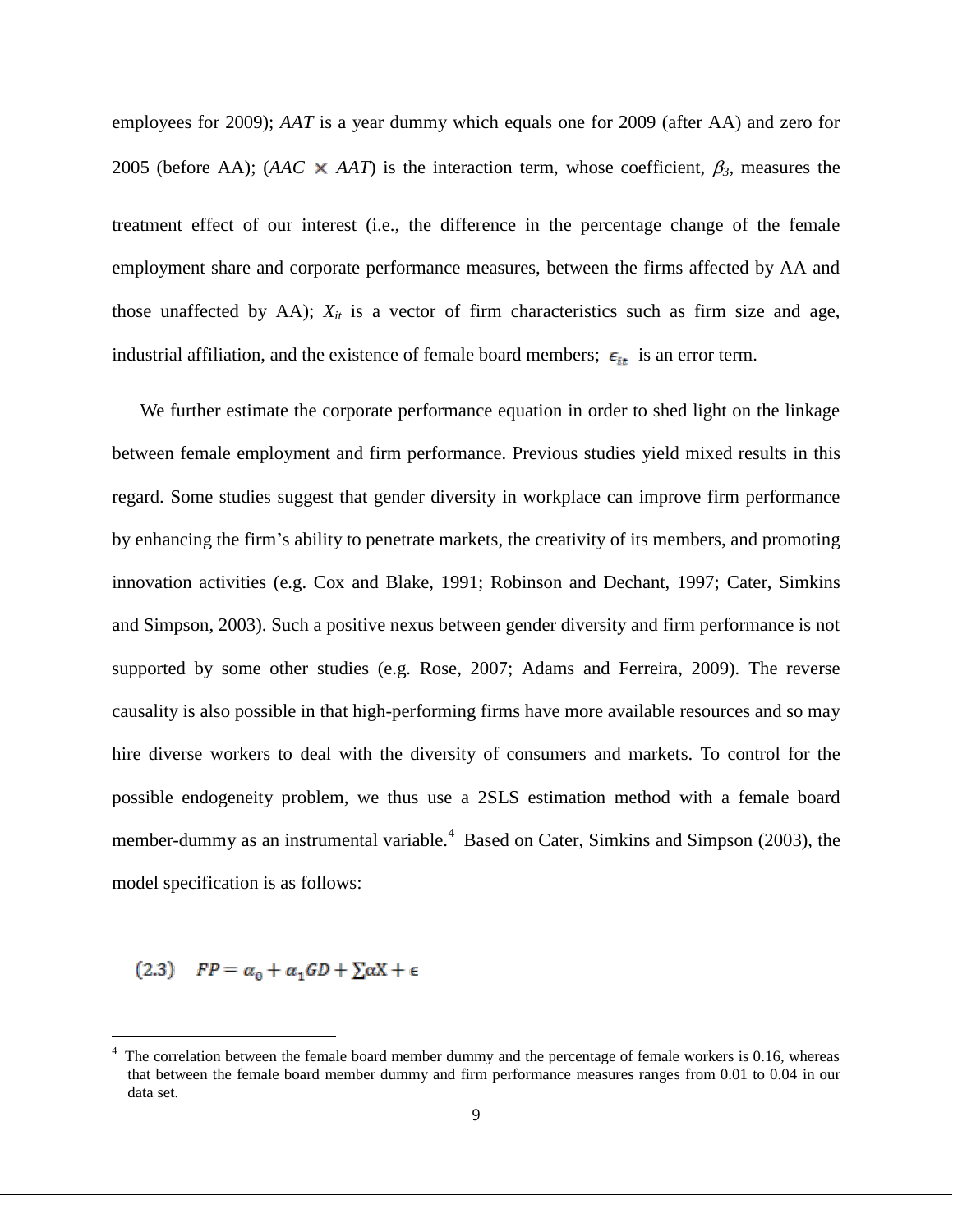where *FP* refers to firm performance as measured by return on assets (ROA), return on sales (ROS), and return on equity (ROE). *GD* is the percentage of female workers among all regular full-time workers. *X* is a vector of other explanatory variables, including firm size (log of total assets), firm age ( $log of firm age$ ), time dummy and industry dummy.<sup>5</sup>

# **Data**

 $\overline{a}$ 

The data for the empirical analysis were drawn from the Workplace Panel Survey (WPS) for 2005, 2007, and 2009. For the DD analysis, the data for2005 and 2009 were used, where the former year is for the pre-AA period and the latter year is for the post-AA period. For the 2SLS estimation for the nexus between the female employment ratio and firm performance, the data for all three years were used. Corporate performance was measured by return on assets (ROA), return on sales (ROS), and return on equity (ROE).

Table 2.1 provides the descriptive statistics for our sample firms. The final sample excludes all observations which do not have information on the major variables for the analysis. On average, the female worker ratio (the female ratio of all regular full-time workers) slightly increased from 28.59% (2005) to 28.92% (2007), but then dropped a bit to 28.49% (2009). However, the female manager ratio and the ratio of female board members exhibited a continuing upward trend. Between 2005 and 2009, the female manager ratio rose from 7.09% to 8.95%, while female representation on boards increased from 4.31% to 5.29%.

<sup>&</sup>lt;sup>5</sup> The percentage of women workers greatly differs across industries. We control these differences among industries by using seven categories of industry dummies with manufacturing as a reference industry.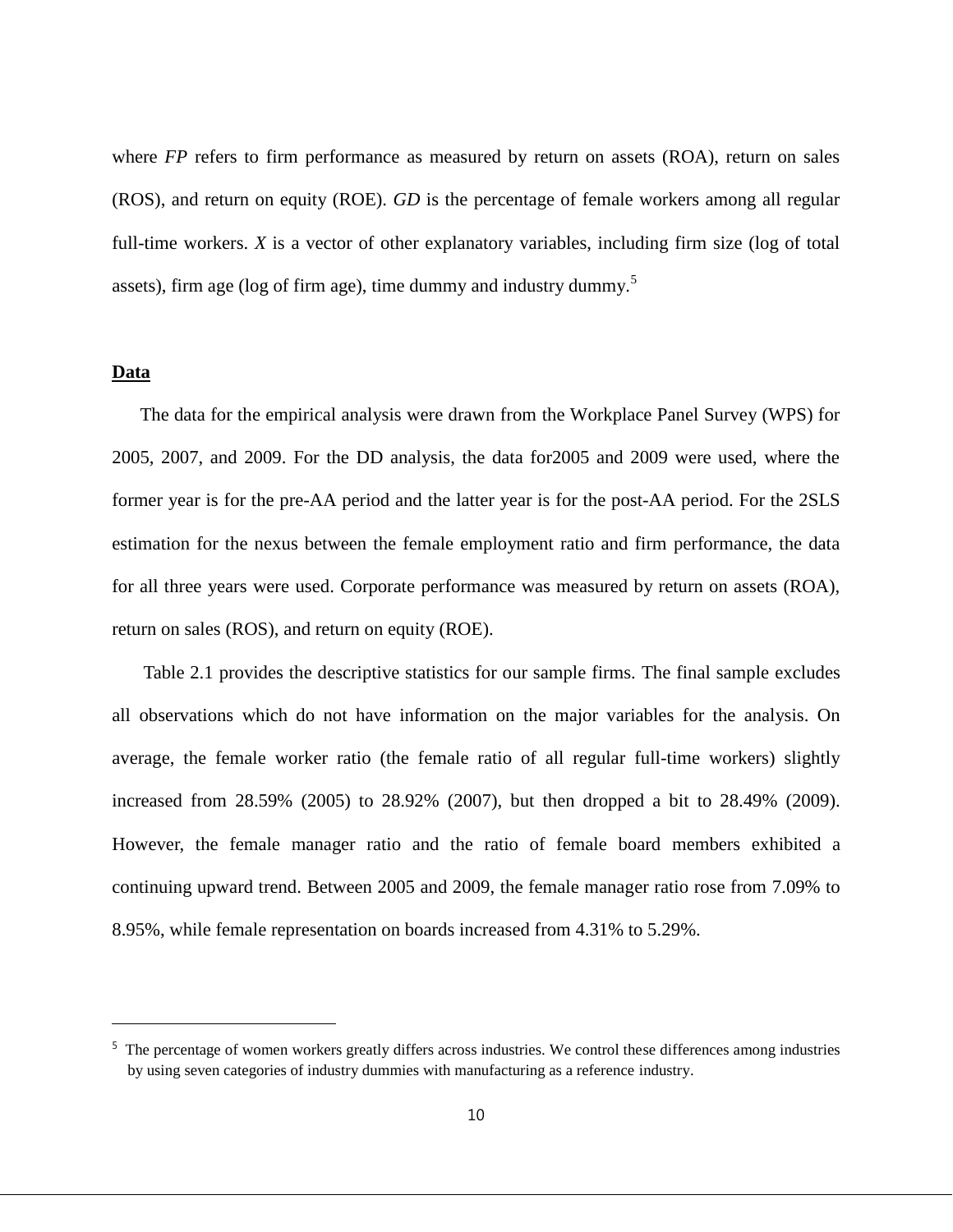#### **Empirical Results**

The empirical results do not provide supporting evidence for a positive AA effect on women's employment. As in Table 2.2, the simple DD analysis results indicate a positive yet modest effect of AA on the female share of managers but a small negative effect of AA on the female share of total workers. As for corporate performance, the simple DD results imply a positive effect of AA for ROS but a negative effect for the other two financial measures.

Tables 2.3 and 2.4 present the DD estimation results controlling for some intrinsic differences in firm characteristics between AA firms and non-AA firms. AA does not show a significant effect on either women's employment or firm performance. The group-dummy for AA firms shows a positive yet insignificant effect for both the female worker ratio and the female manager ratio. The time-period dummy (which indicates the time before or after the AA implementation) has a negative and significant effect for the female share of total workers, while it has a positive and significant effect for the female share of managers. The interaction term for the treatment effect renders no significant effect on both measures of female employment. Interestingly, the existence of a female board member significantly raises the share of women workers overall, and that of women managers as well.

AA's effect on corporate performance also turns out to be insignificant. Between 2005 and 2009, AA firms achieved a higher increase rate of ROS with the simple DD analysis. The DD estimation results, however, yield no significant effect of AA on our corporate performance measures. The group dummy and the time-period dummy, as the DD variables, are not statistically significant for all three measures of firm performance. The interaction term is positive for ROS but negative for ROA and ROE; and all are statistically insignificant. In a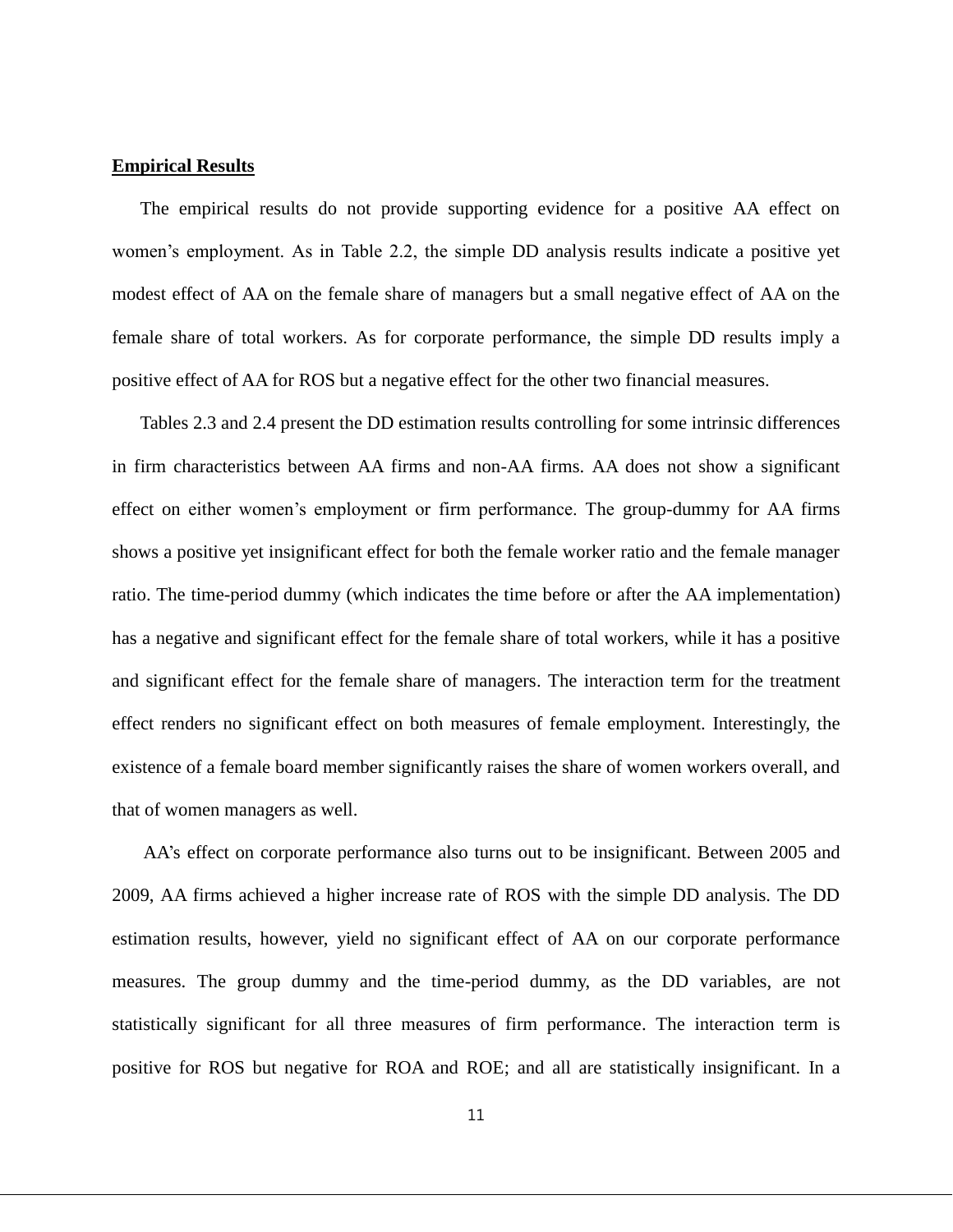nutshell, the AA policy seems to have exerted no significant effect on firm performance during the observed period. Put differently, the AA regulation neither improved firm performance, nor harmed firms' financial performance.

The 2SLS estimation for the causal nexus between gender diversity and firm performance exhibits mixed results, possibly implying the diverse effects of the unobserved firm characteristics such as corporate culture (see Table 2.5). In the case of OLS estimates, the percentage of women workers is negatively related with ROA and ROS but positively related with ROE; but it is not statistically significant. As for the 2SLS estimates, the percentage of women workers is negatively related with ROA and statistically significant at the 10% level. In contrast, the percentage of women workers is positively related with ROS and ROE but not statistically significant. All in all, the explanatory power of each equation (R-squared) is very low, especially for ROA and ROE, implying the potential large effect of the omitted variables on firm performance.

#### Ⅲ**. AA and Economic Growth**

While most studies in the related literature were concerned with the microeconomic effects of AA, the macroeconomic effect of AA is also of interest. In this regard, we attempt to estimate the potential effect of AA on economic growth through its effect on female employment and the gender wage gap. The causal relationship between the gender wage gap and economic growth has been previously explored in other studies (e.g., Seguino, 2000; Cavalcanti and Tavares, 2007; Cassells et al., 2009), without any explicit consideration of AA.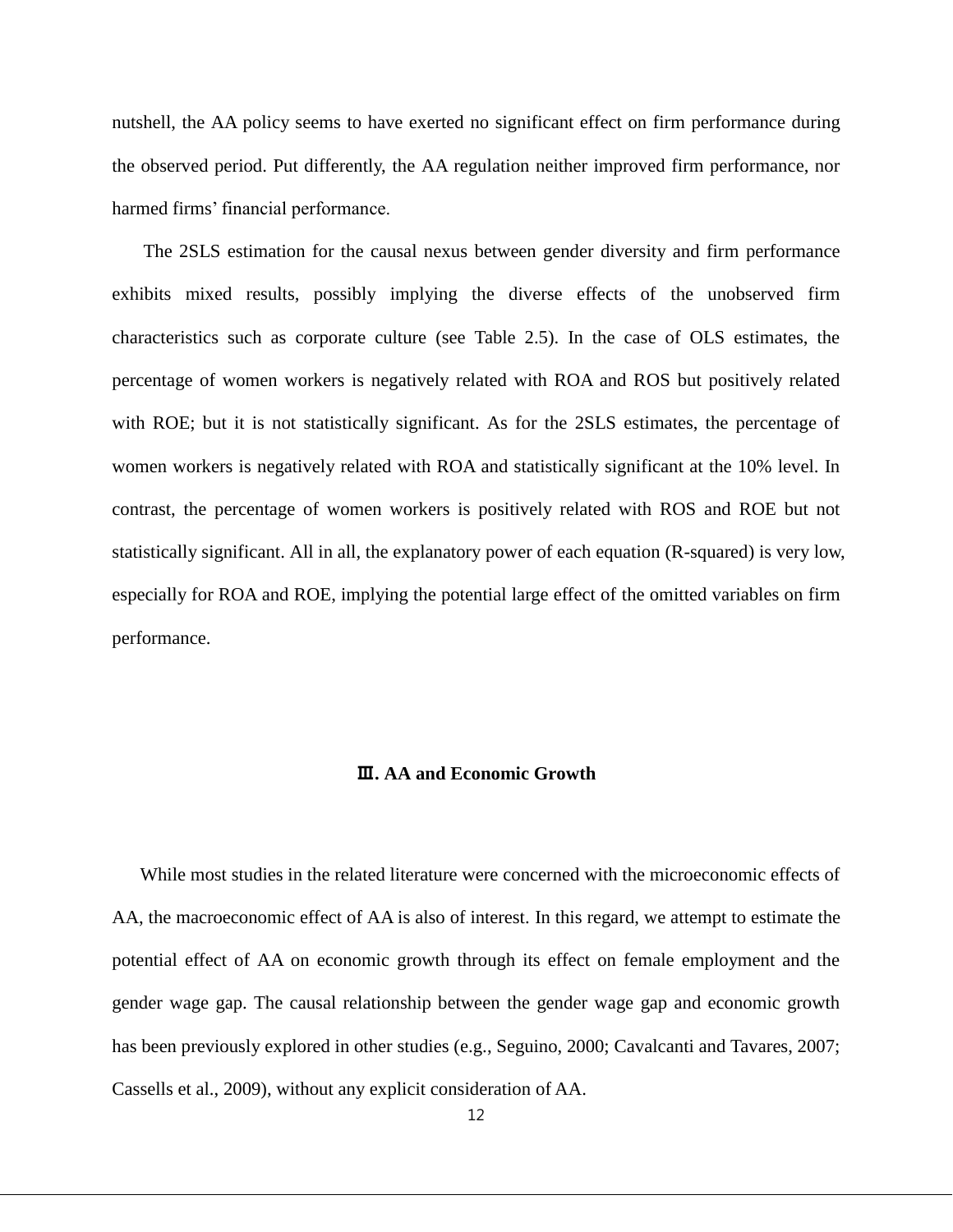#### **Econometric model**

We develop an augmented Solow growth model similar to Mankiew, Romer and Weil (1992) and Cassells et al. (2009). In our growth model, the female share of total workers proxies the human capital level of the economy, based on Murphy (1998); the gender wage gap enters into the total factor productivity (TFP) function, following Seguino (2000). The economic growth model to be utilized is as follows:

$$
(3.1) \ln\left(\frac{Y_t}{P_t}\right) = C^1 + \varphi^1 t + \sigma_0 W g a p_t + \beta_1 \ln\left(\frac{l_t}{Y_t}\right) + \beta_2 \ln(h_t) + \beta_3 \ln(n_t)
$$

$$
+ \beta_4 \ln\left(\frac{l_t}{P_t}\right) + \beta_5 \ln\left(\frac{H w_t}{L_t}\right) + \varepsilon_t
$$

where  $\frac{Y_t}{r}$  is GDP per capita at time *t*,  $C^1$  is a constant, and  $\varphi^1$  refers to the time effect. is the gender wage gap at time *t*, calculated as the gender wage difference relative to male wage. *I* stands for investment.  $h_t$  is the human capital level at time *t*, proxied by the female worker ratio.  $n_t$  is the population growth rate at time *t*,  $\frac{L_t}{P_t}$  is the labor force participation rate at time *t*, and  $\frac{Hw_t}{L_t}$  is the average number of work hours per worker at time *t*.  $\varepsilon_t$  is an error term.

Figure 3.1 depicts the paths through which AA potentially affects economic growth. Despite its current focus on the female share of employment, the ultimate goal of AA is to remove all forms of gender discrimination in workplaces, including the non-productivity-related gender wage gap. Therefore, we conjecture that AA can potentially affect economic growth through its effect on both female employment and the gender wage gap.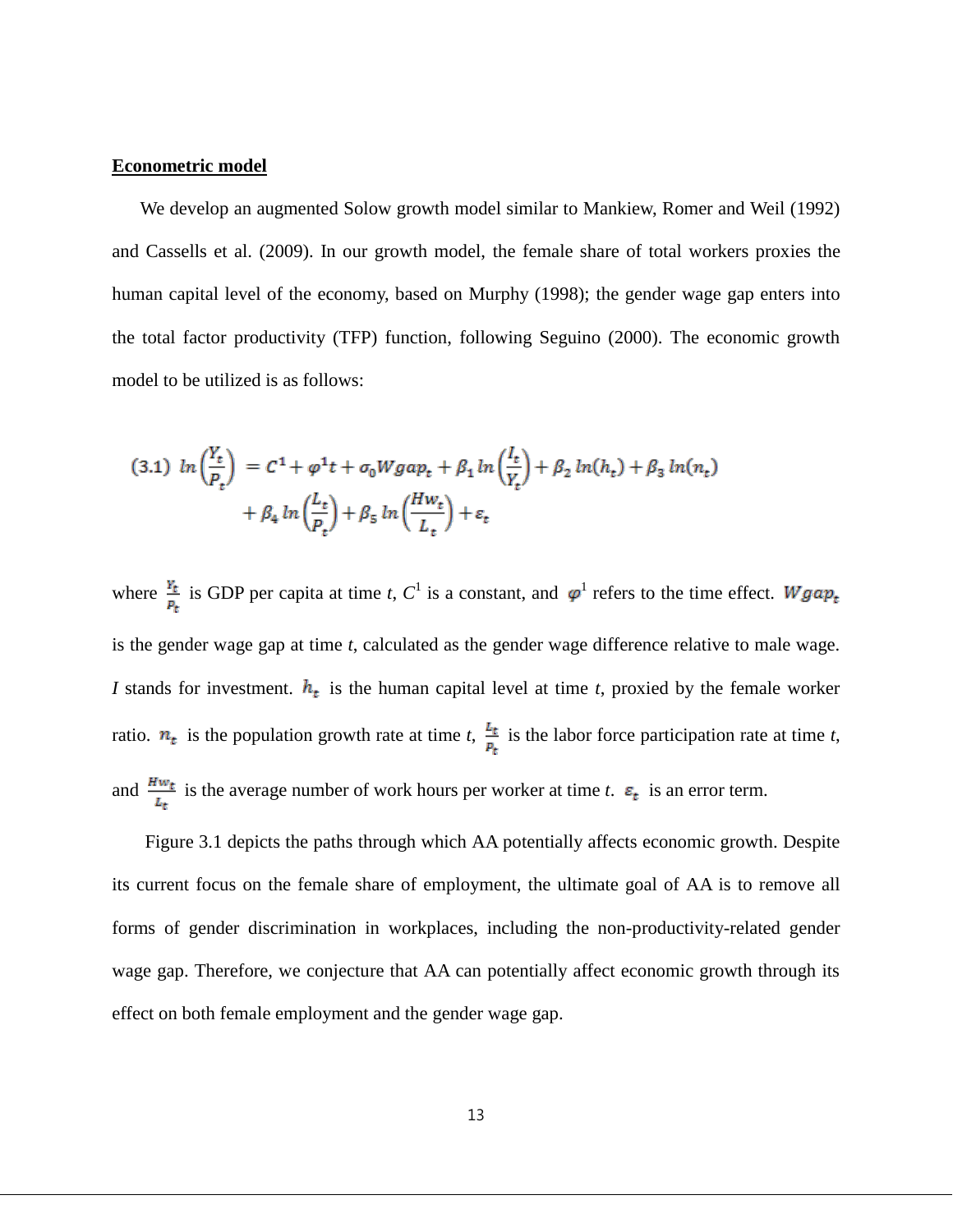



As for the empirical estimation, we construct a system of simultaneous equations using the first difference of each variable in equation 3.1, where each of seven equations includes its own lagged variables as instrument variables. By doing so, we take into account the endogeneity of each variable and also the non-stationarity of the time-series data.<sup>6</sup> A 3SLS method is applied to the following seven equations. We treat  $\Delta ln(h_t)$  as an endogenous variable, as specified in Equation (3.8), which is different from Cassels et al (2009).

$$
(3.2)\ \Delta ln(\frac{Y_t}{P_t}) = \varphi + \sigma_0 \Delta W g a p_t + \beta_1 \Delta ln(\frac{l_t}{Y_t}) + \beta_2 \ \Delta ln(h_t) + \beta_3 \Delta ln(n_t) + \beta_4 \Delta ln(\frac{l_t}{P_t})
$$

$$
+ \beta_5 ln(\frac{Hw_t}{L_t}) + \Delta \epsilon_{0t}
$$

$$
(3.3)\ \Delta ln\left(\frac{I_t}{Y_t}\right) = \alpha_1 + \sigma_1 \Delta W g a p_t + \beta_6 \Delta ln\left(\frac{I_{t-1}}{Y_{t-1}}\right) + \beta_7 \Delta ln\left(\frac{I_{t-2}}{Y_{t-2}}\right) + \beta_8 \Delta ln\left(\frac{I_{t-3}}{Y_{t-3}}\right)
$$

$$
+ \beta_9 \ \Delta ln(h_t) + \beta_{10} \Delta ln(n_t) + \beta_{11} \ \Delta ln\left(\frac{L_t}{P_t}\right) + \beta_{12} \ ln\left(\frac{Hw_t}{L_t}\right) + \beta_{13} \ \Delta ln\left(\frac{Y_t}{P_t}\right)
$$

$$
+ \Delta \epsilon_{1t}
$$

 $\overline{a}$ 

 $6$  We tested all the variables in Eq. (3.1) using the augmented Dickey Fuller test. As a result, all variables except  $\ln \frac{Y_t}{P_t}$  are non-stationary. After having the first difference, all variables satisfy the stationarity condition.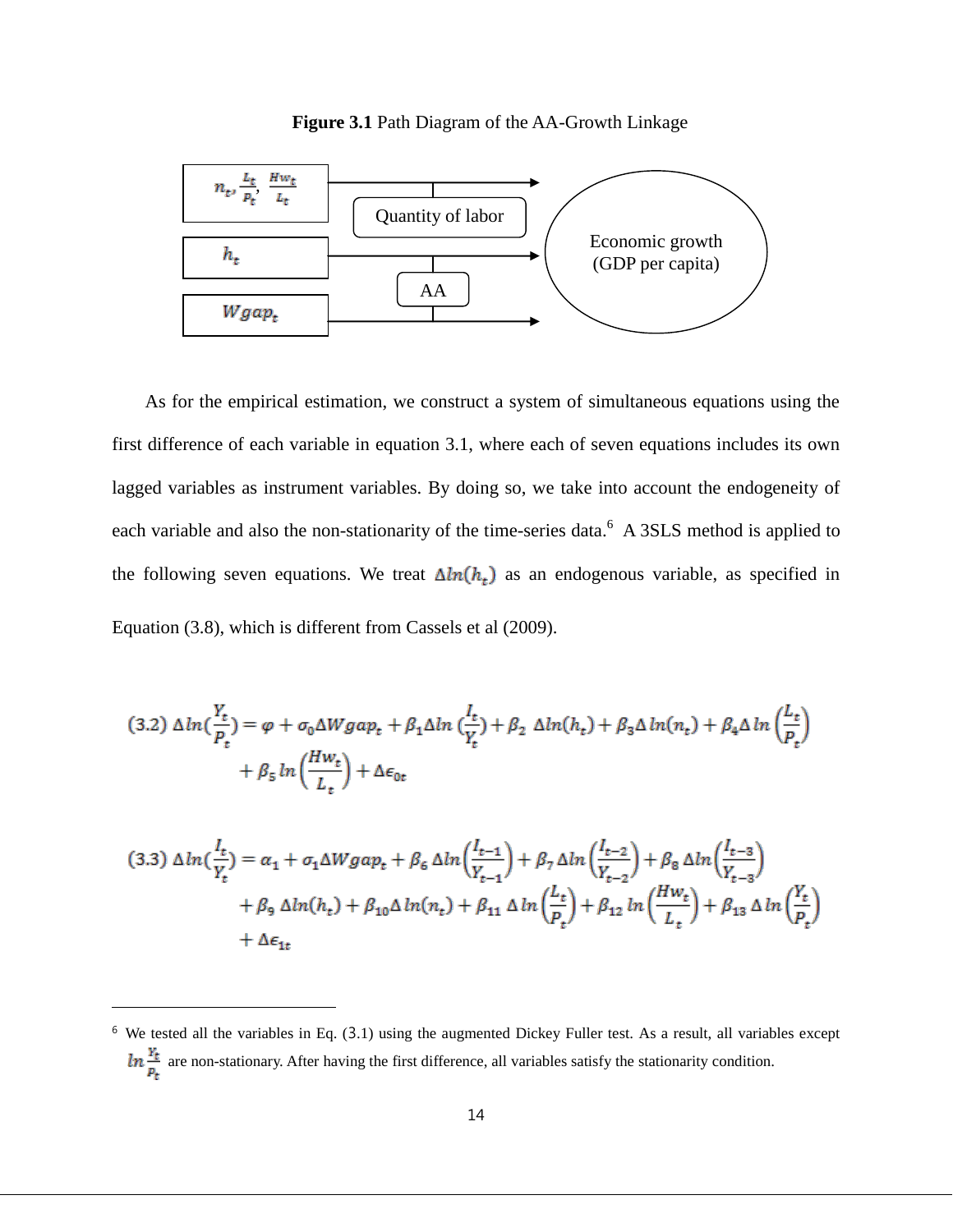$$
(3.4)\ \Delta ln(n_t) = \alpha_2 + \sigma_2 \Delta W g a p_t + \beta_{14} \Delta ln(n_{t-1}) + \beta_{15} \Delta ln(n_{t-2}) + \beta_{16} \Delta ln(n_{t-3}) + \beta_{17} \Delta ln(n_{t-4}) + \beta_{18} \Delta ln(h_t) + \beta_{19} \Delta ln\left(\frac{l_t}{V_t}\right) + \beta_{20} \Delta ln\left(\frac{l_t}{P_t}\right) + \beta_{21} \ln\left(\frac{Hw_t}{L_t}\right) + \beta_{22} \Delta ln\left(\frac{Y_t}{P_t}\right) + \Delta \epsilon_{2t}
$$

$$
(3.5)\ \Delta \ln\left(\frac{L_{t}}{P_{t}}\right) = \alpha_{3} + \sigma_{3} \Delta W g a p_{t} + \beta_{23} \Delta \ln\left(\frac{L_{t-1}}{P_{t-1}}\right) + \beta_{24} \Delta \ln\left(\frac{L_{t-2}}{P_{t-2}}\right) + \beta_{25} \Delta \ln\left(\frac{L_{t-3}}{P_{t-3}}\right) + \beta_{26} \Delta \ln(h_{t}) + \beta_{27} \Delta \ln(n_{t}) + \beta_{28} \Delta \ln\left(\frac{I_{t}}{Y_{t}}\right) + \beta_{29} \ln\left(\frac{Hw_{t}}{L_{t}}\right) + \beta_{30} \Delta \ln\left(\frac{Y_{t}}{P_{t}}\right) + \Delta \epsilon_{3t}
$$

$$
(3.6)\ \Delta ln(\frac{Hw_t}{L_t}) = \alpha_4 + \sigma_4 \Delta W g a p_t + \beta_{31} \Delta ln(\frac{Hw_{t-1}}{L_{t-1}}) + \beta_{32} \Delta ln(\frac{Hw_{t-2}}{L_{t-2}}) + \beta_{33} \Delta ln(\frac{Hw_{t-3}}{L_{t-3}}) + \beta_{34} \Delta ln(h_t) + \beta_{35} \Delta ln(n_t) + \beta_{36} \Delta ln(\frac{L_t}{P_t}) + \beta_{37} ln(\frac{L_t}{Y_t}) + \beta_{38} \Delta ln(\frac{Y_t}{P_t}) + \Delta \epsilon_{4t}
$$

$$
(3.7)\ \Delta W gap_t = \alpha_5 + \beta_{39} \Delta (W gap_{t-1}) + \beta_{40} \Delta (W gap_{t-2}) + \beta_{41} \Delta (W gap_{t-3}) + \beta_{42} \ \Delta ln(h_t) + \beta_{43} \Delta ln(n_t) + \beta_{44} \ \Delta ln\left(\frac{L_t}{P_t}\right) + \beta_{45} \ ln\left(\frac{l_t}{Y_t}\right) + \beta_{46} \ \Delta ln\left(\frac{Y_t}{P_t}\right) + \beta_{47} \ \Delta ln\left(\frac{Hw_t}{L_t}\right) + \Delta \epsilon_{5t}
$$

$$
(3.8)\ \Delta \ln(h_t) = \alpha_6 + \beta_{48} \ \Delta \ln(h_{t-1}) + \beta_{49} \ \Delta \ln(h_{t-2}) + \beta_{50} \Delta \ln(n_t) + \beta_{51} \ \Delta \ln\left(\frac{L_t}{P_t}\right) + \beta_{52} \ln\left(\frac{l_t}{Y_t}\right) + \beta_{53} \ \Delta \ln\left(\frac{Y_t}{P_t}\right) + \Delta \epsilon_{4t}
$$

# **Data**

As for the empirical analysis, we utilized the time-series data for the macroeconomic variables for 1981-2009. Monetary variables were converted to real terms (in 2005 prices). Table 3.1 presents the descriptive statistics for major macro variables. As illustrated in Figure 3.2, for nearly thirty years from 1981-2009, most macro variables exhibit an overall rising trend except a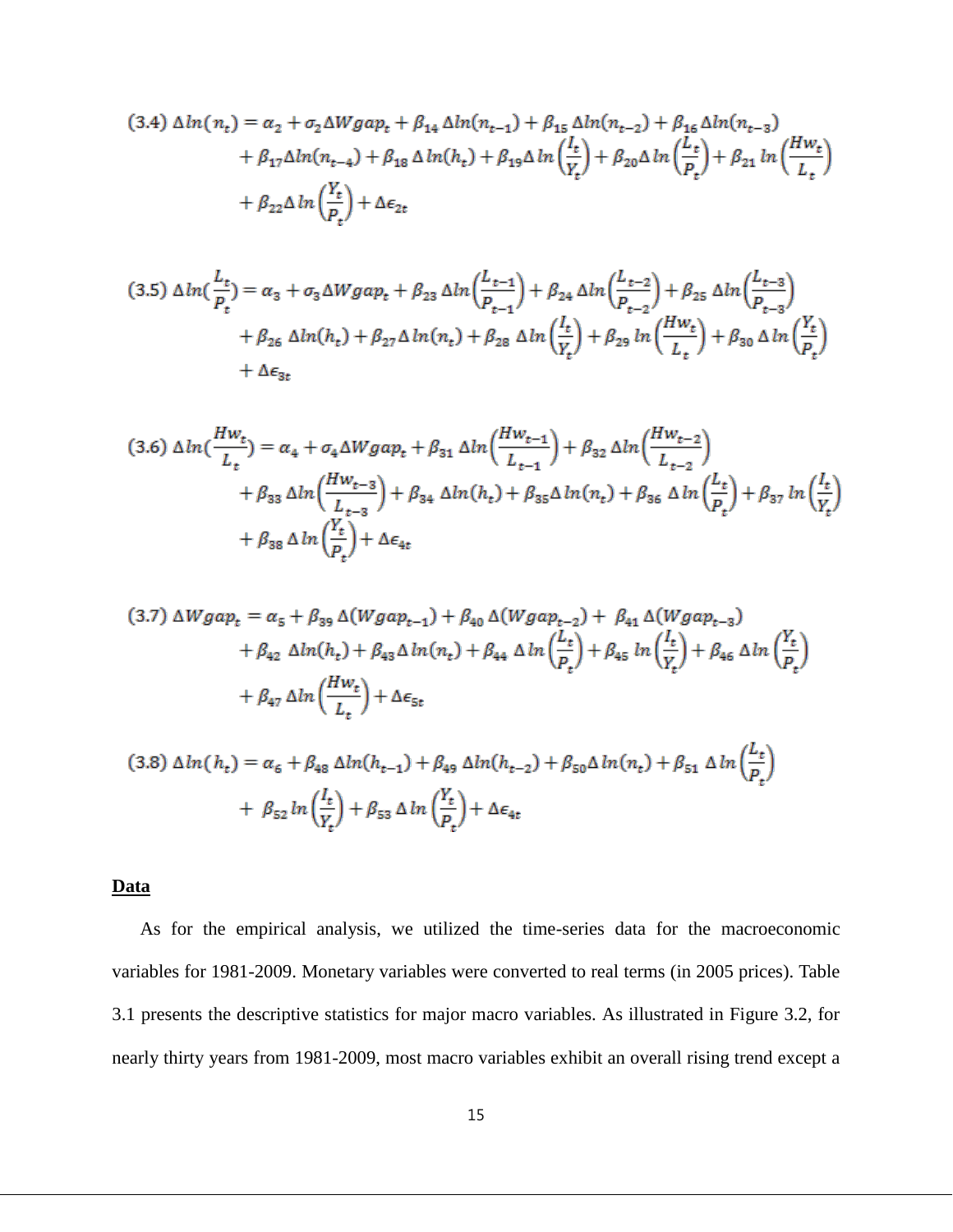few fluctuations; in contrast, the total fertility rate (TFR) and number of work hours have been decreasing.



**Figure 3.2** Time Trend of the Macroeconomic Variables

### **Empirical results**

Table 3.2 to Table 3.8 present the main results of the 3SLS regression for Equations (3.2) to (3.8). Several observations are noteworthy. First, both the TFR and human capital are increasing functions of GDP per capita, although the significant level is low for the TFR, according to Table 3.4 and Table 3.8, respectively. Second, there is a trade-off between the TFR and women's labor force participation rate, yet such a relationship is not statistically significant, as is observed in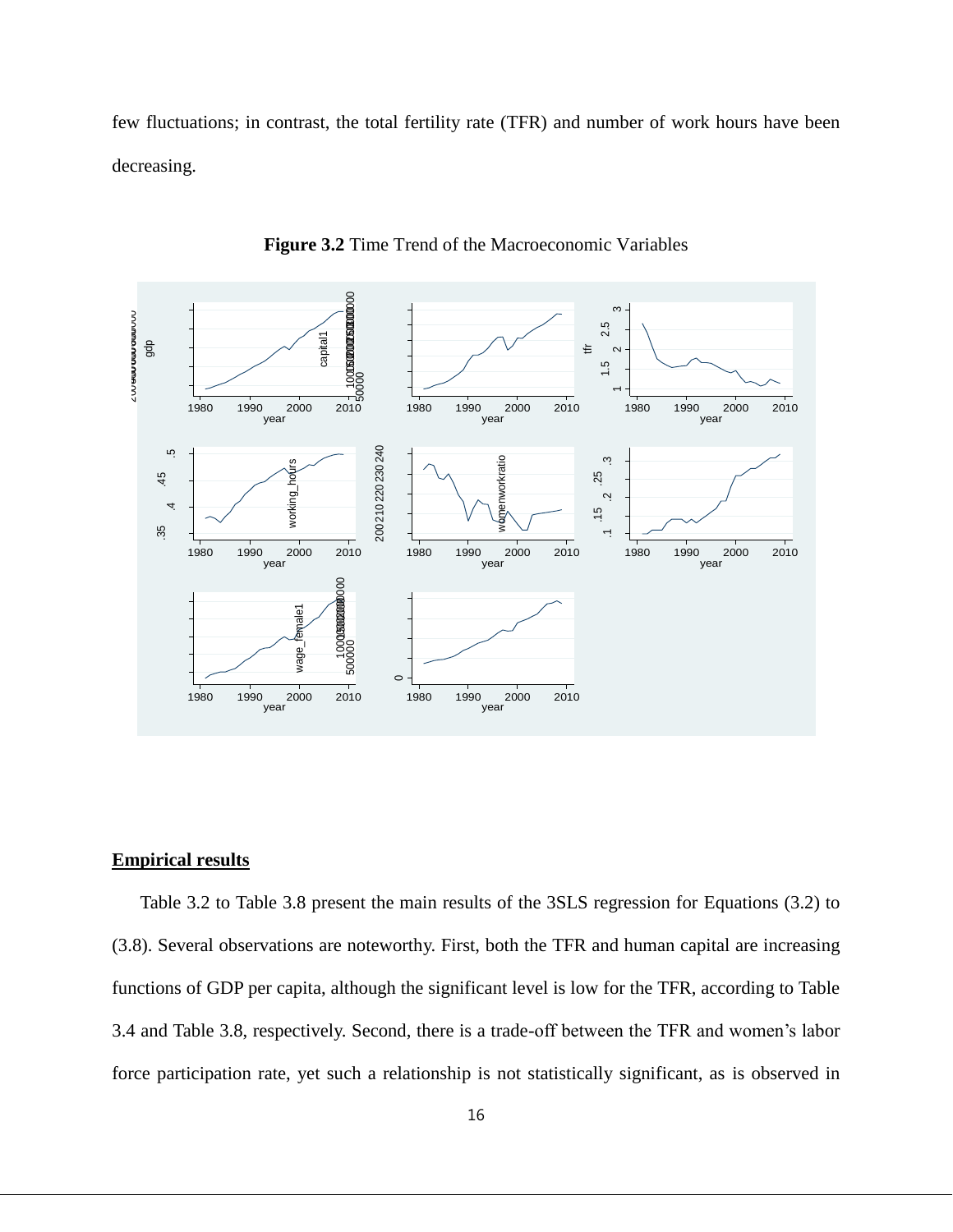Table 3.4 and Table 3.8. Third, work hours significantly contribute to human capital accumulation, as shown in Table 3.8. Fourth, the gender wage gap is a decreasing function of human capital, although not statistically significant, according to Table 3.7. Finally, GDP per capita increases as human capital increases, as is expected; however, GDP per capita is positively related to the gender wage gap, although not statistically significant (see Table 3.3).

Let us focus on the nexus between GDP per capita, the female share of workers, and the gender wage gap. In Table 3.3, the coefficient of the human capital variable is 0.355, exhibiting a direct positive effect of human capital on GDP per capita. Human capital also exerts an indirect effect on GDP per capital through its relation to other endogenous variables in Equation (3.1). The direct effect of human capital is captured by coefficient  $\beta_2$ , and the indirect effects include

 $\beta_1 \times \beta_9$ ,  $\beta_{3\times}\beta_{18}$ ,  $\beta_{4\times}\beta_{26}$ ,  $\beta_5 \times \beta_{34}$ , and  $\sigma_0 \times \beta_{42}$ . According to Table 3.9, the direct effect of the female worker ratio is significantly positive, but the indirect effects are all negative. When we add up all these effects, the total effect is -0.047; if we add up only the significant effects, the coefficient is only -0.015. We can thus conclude that a rise in the female worker ratio has not facilitated economic growth, since its negative indirect effects offset its positive direct effect.

Table 3.10 presents the direct and indirect effects of the gender wage gap on economic growth. The direct effect of the gender wage gap is measured by coefficient  $\sigma_0$  and the indirect effects are captured by  $\beta_1 \times \sigma_1$ ,  $\beta_{3 \times} \sigma_2$ ,  $\beta_{4 \times} \sigma_3$ ,  $\beta_5 \times \sigma_4$ . Although the direct effect of the gender wage gap on economic growth is positive, the indirect effects offset this positive effect. The net effect is -0.561 when we add up all the effects; it nets out to -0.597 when we only add those effects with statistical significance.

To sum up, the gender wage gap exerts a relatively large negative effect on GDP per capita,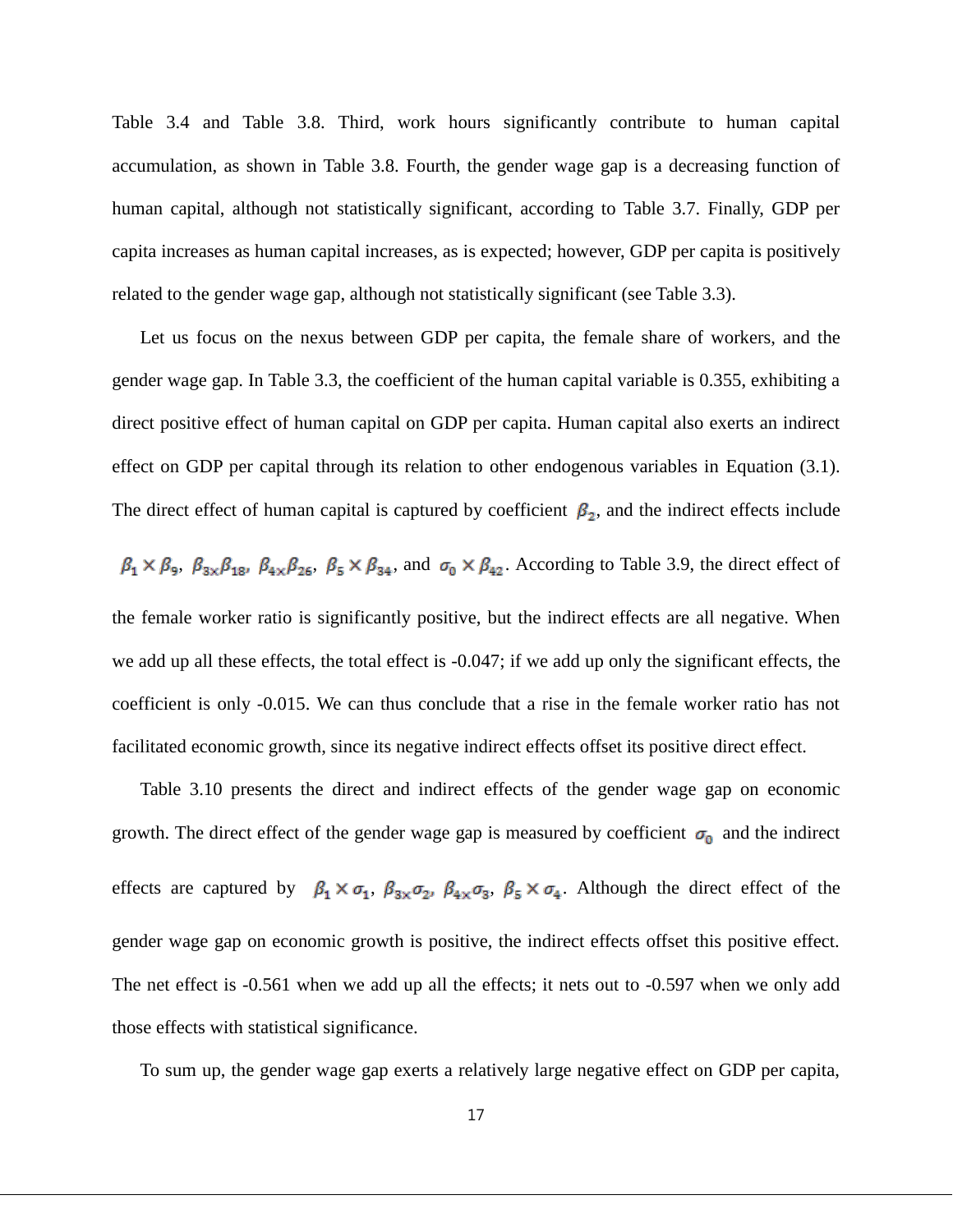but a growth effect of the female share of the work force is not apparent. The direct effect of the female worker ratio on economic growth is positive and statistically significant, but its indirect effects through the interaction with other related variables are all negative; when we add up all of the direct and indirect effects, the net growth effect of the female worker ratio is almost zero. In contrast, the net growth effect of the gender wage gap is negative and relatively large, with the positive direct effect dominated by far larger negative indirect effects; this result implies that, on average, a one-percentage point reduction in the gender wage gap would accelerate the growth of GDP per capita by 0.6%. We can thus infer that AA can be an effective measure to induce economic growth, if it reduces the gender wage gap; the growth effect of the rise in the female worker ratio, however, is not supported by our study.

#### Ⅳ**. Concluding Remarks**

The major findings of this paper are as follows: At the firm level, Korean AA, since its implementation in 2006, has not yet significantly raised the female share in total employment or the female share in managerial positions; in addition, it has not demonstrated any significant impact on corporate performance, be it productivity-enhancing or productivity-impeding. As for the potential macroeconomic effect of AA, we confirm a growth-enhancing effect of lowering the gender wage gap, but not for a concomitant rise in the female share of total workers. It thus implies that AA can serve as a driving force for macroeconomic growth if adequately designed and enforced, while at the same time enhancing the economic well-being of female workers.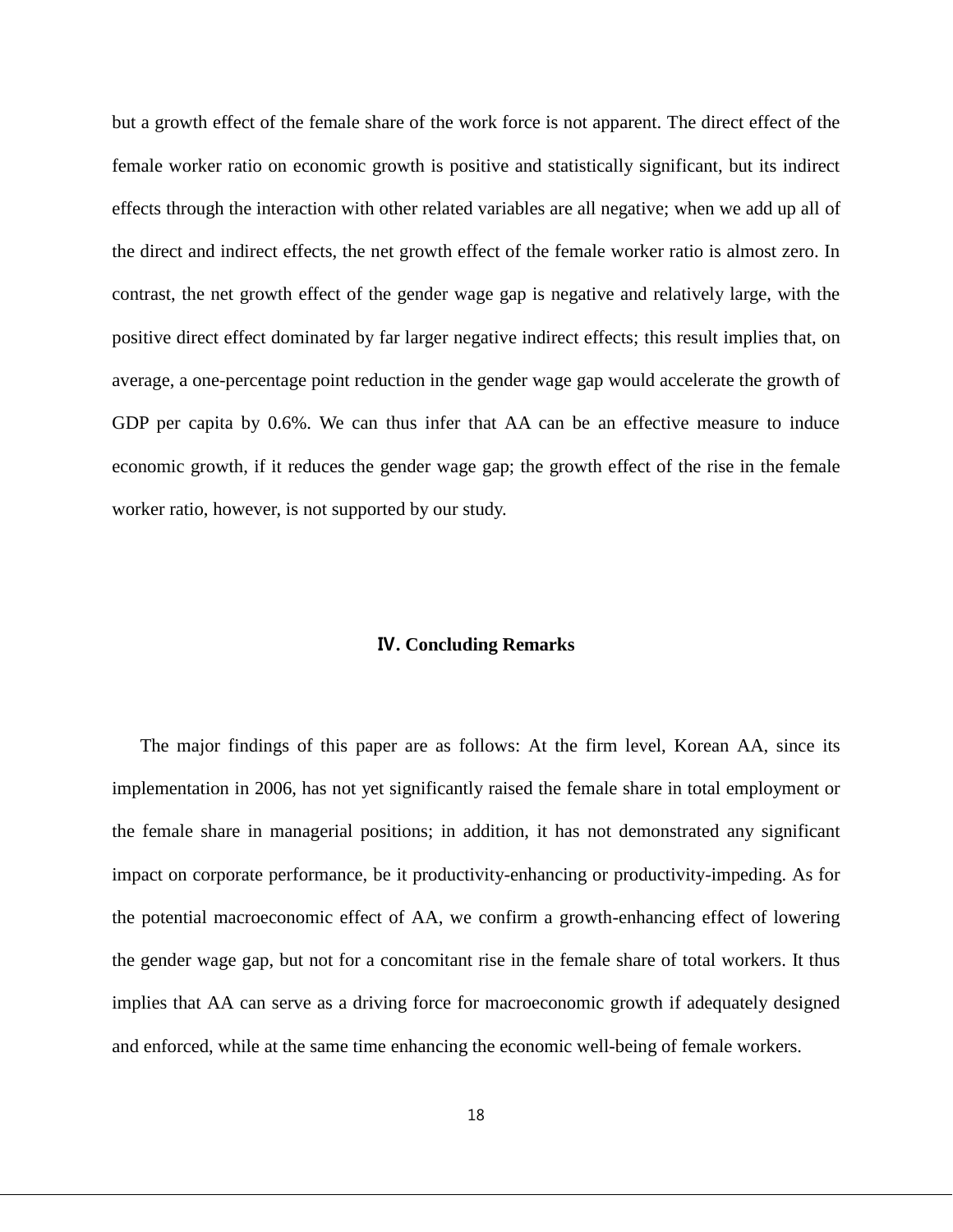Given that AA in Korea aims exclusively at increasing women's share in the workforce and in managerial positions, our findings, which do not support any female employment-raising effect of AA, may be viewed as somewhat puzzling. This result may be attributed to several factors. For one thing, it may take more time for the effect of AA to be fully realized, requiring both active participation by firms and proactive changes in the corporate system. Furthermore, both the lack of strong incentives for compliant firms and penalties for non-compliant firms are often cited as factors contributing to low corporate compliance. Also, we cannot rule out the conventional omitted variable problems in our DD estimation results. In-depth studies utilizing alternative approaches with a rich data set are thus called for as a robustness check.

The current AA system is also often criticized for its limitations in tackling gender inequality issues (Cho, Kwon and Ahn, 2010; Jung et al., 2010; Kim, Kang and Kwon, 2010). Among other things, it currently covers only approximately 10% of the total number of female workers, of which the vast majority are crowded in small- and medium-sized firms. It also focuses only on the overall size of female employment (female share of total workers and managers), ignoring both the quality of employment and earnings inequality. Our finding of the growth-accelerating effect of the declining gender wage gap suggests that AA should ultimately tackle nonproductivity related gender wage gap issues.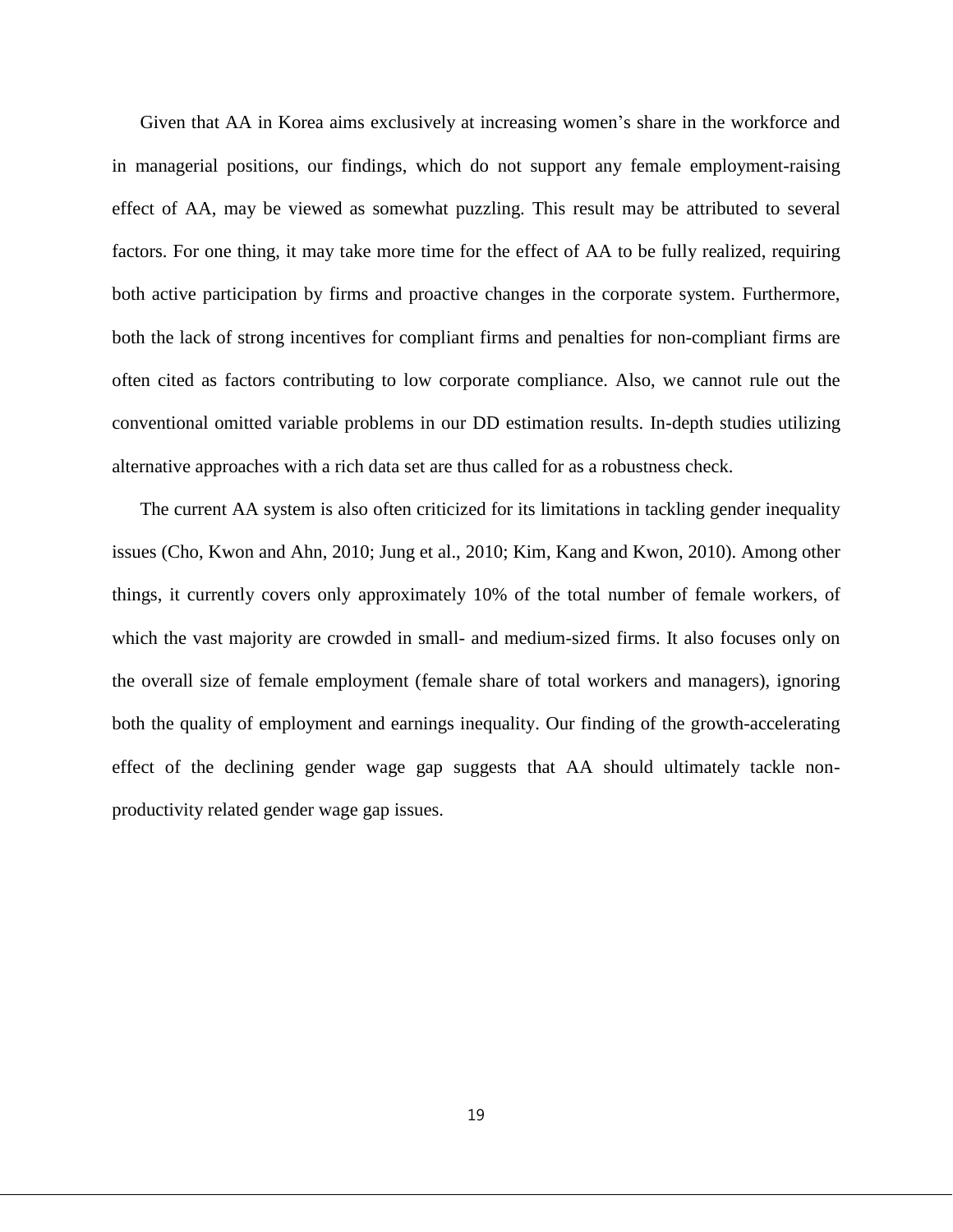### **References**

- Adams, Renée B. and Daniel Ferreira. "Women in the Boardroom and Their Impact on Governance and Performance." *Journal of Financial Economics* 94, no. 2 (2009): 291~309.
- Bai, Moo K. and Woo H. Cho. "Male-Female Wage Differentials in the Segmented Labor Markets of Korea." *Korean Journal of Labor Economics* 15 (1992): 1-35.
- Carter, David A., Betty J. Simkins and W. Gary Simpson. "Corporate Governance, Board Diversity, and Firm Value." *The Financial Review* 38, no. 1 (2003): 33~53.
- Cassells, Rebecca, Yogi Vidyattama, Riyana Miranti and Justine McNamara. "The Impact of a Sustained Gender Wage Gap on the Australian Economy." University of Canberra, 2009.
- Cavalcanti, Tiago V. de V. and Josĕ Tavares. "The Output Cost of Gender Discrimination: A Model-based Macroeconomic Estimate", Working Paper, Universidade Nova de Lisboa and Center for Economic Policy Research (CEPR), 2007.
- Cho, Joonmo and Taehee Kwon. "Affirmative Action and Corporate Compliance in South Korea." *Feminist Economics* 16, no. 2 (2010): 111~139.
- Cho, Joonmo, Taehee Kwon, and Junki Ahn. "Half Success, Half Failure in Korean Affirmative Action: An Empirical Evaluation on Corporate Progress." *Women's Studies International Forum* 33 (2010): 264~273.
- Coate, Stephen and Glenn C. Loury. "Will Affirmative-Action Policies Eliminate Negative Stereotypes?" *American Economic Review* 83, no. 5 (1993): 1220~1240.
- Cox, Taylor. H. and Stacy Blake. "Managing Cultural Diversity: Implications for Organizational Competitiveness," *Academy of Management Executive* 5 (1991): 45~56.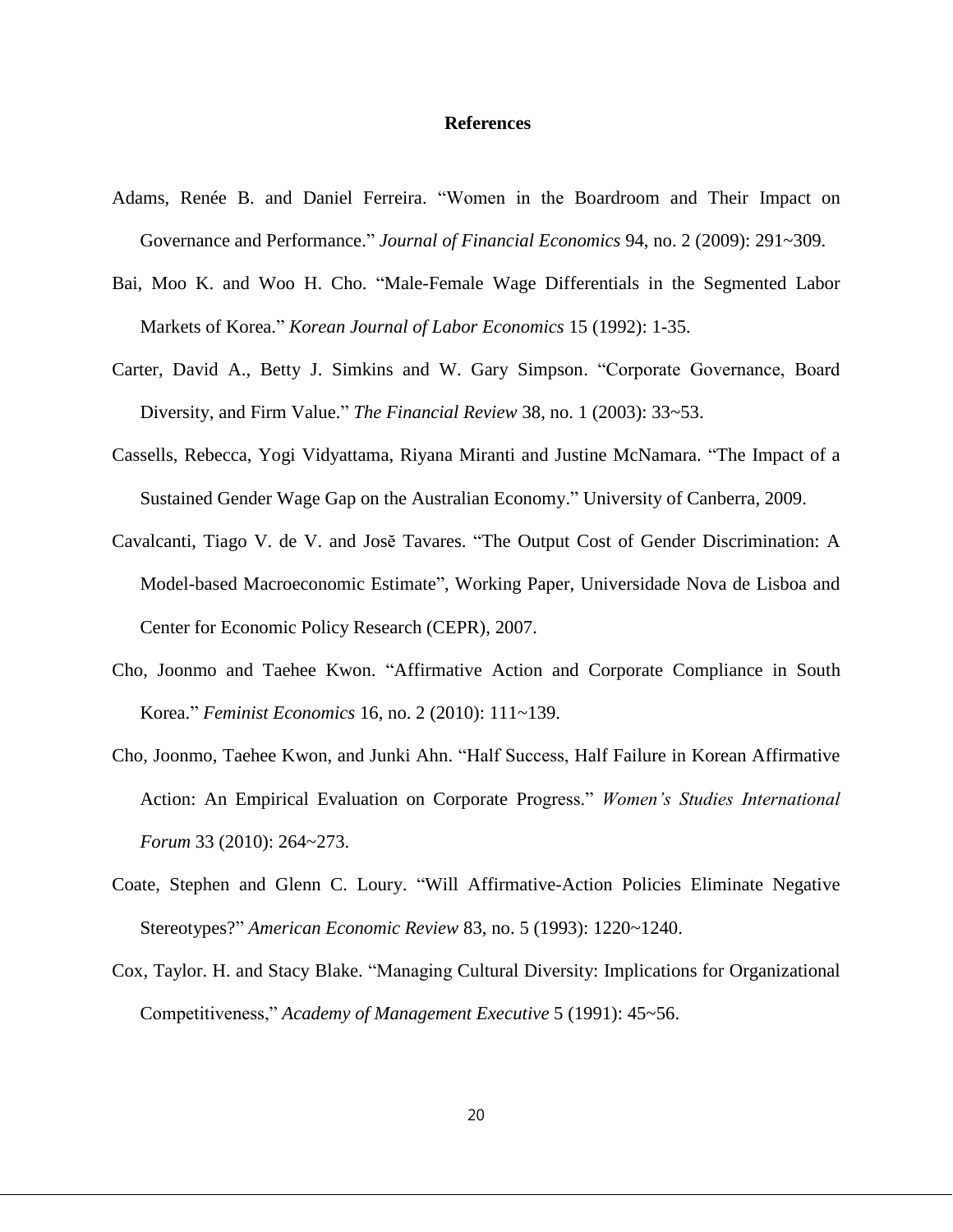- Holzer, Harry, and David Neumark. "Are Affirmative Action Hires Less Qualified? Evidence from Employer-Employee Data on New Hires." *Journal of Labor Economics* 17, no. 3 (1999): 534~569.
- \_\_\_\_\_\_. "What Does Affirmative Action Do?" *Industrial and Labor Relations Review* 53, no. 2 (2000): 240~271.
- Jang, Jiyeon et al. *Labor Market Discrimination and Affirmative Action*. Korea Labor Institute, 2006.
- Jung, Jin H. "Korean Wage Gap: Do the Marital Status of Workers and Female Dominance of an Occupation Matter?" *Korean Journal of Labor Economics* 30, no. 2 (2007): 33~60.
- Jung, Jin H., Hyoyong Sung, Mikyung Yoon, and Hyunsook Kim. *Affirmative Action in Korea: Economic Implications and Outcome*. Korea Labor Foundation, 2010.
- Kim, Taehong, Minjung Kang, and Taehee Kwon. *Performance Evaluation of the Affirmative Action in Korea and Strategies to Improve Its Effectivenes*s. Korea Women Development Institute, 2010.
- Kim, Yong-seong. "Wage discrimination in Korea: Measurement and Distribution." Working paper 2003-01, Korea Development Institute, 2003.
- Leonard, Jonathan S. "The Impact of Affirmative Action on Employment." *Journal of Labor Economics* 2, no. 4 (1984): 439~463.
- \_\_\_\_\_\_. "The Impact of Affirmative Action Regulation and Equal Employment Law on Black Employment." *Journal of Economic Perspectives* 4, no. 4 (1990): 47~63.
- Mankiw, Gregory N., David Romer, and David N. Weil. "A Contribution to the Empirics of Economic Growth." *Quarterly Journal of Economics* 107, Issue. 2 (1992): 407~437.
- Murphy, Kevin. *Lecture Note for Labor Economics*. University of Chicago, 1988.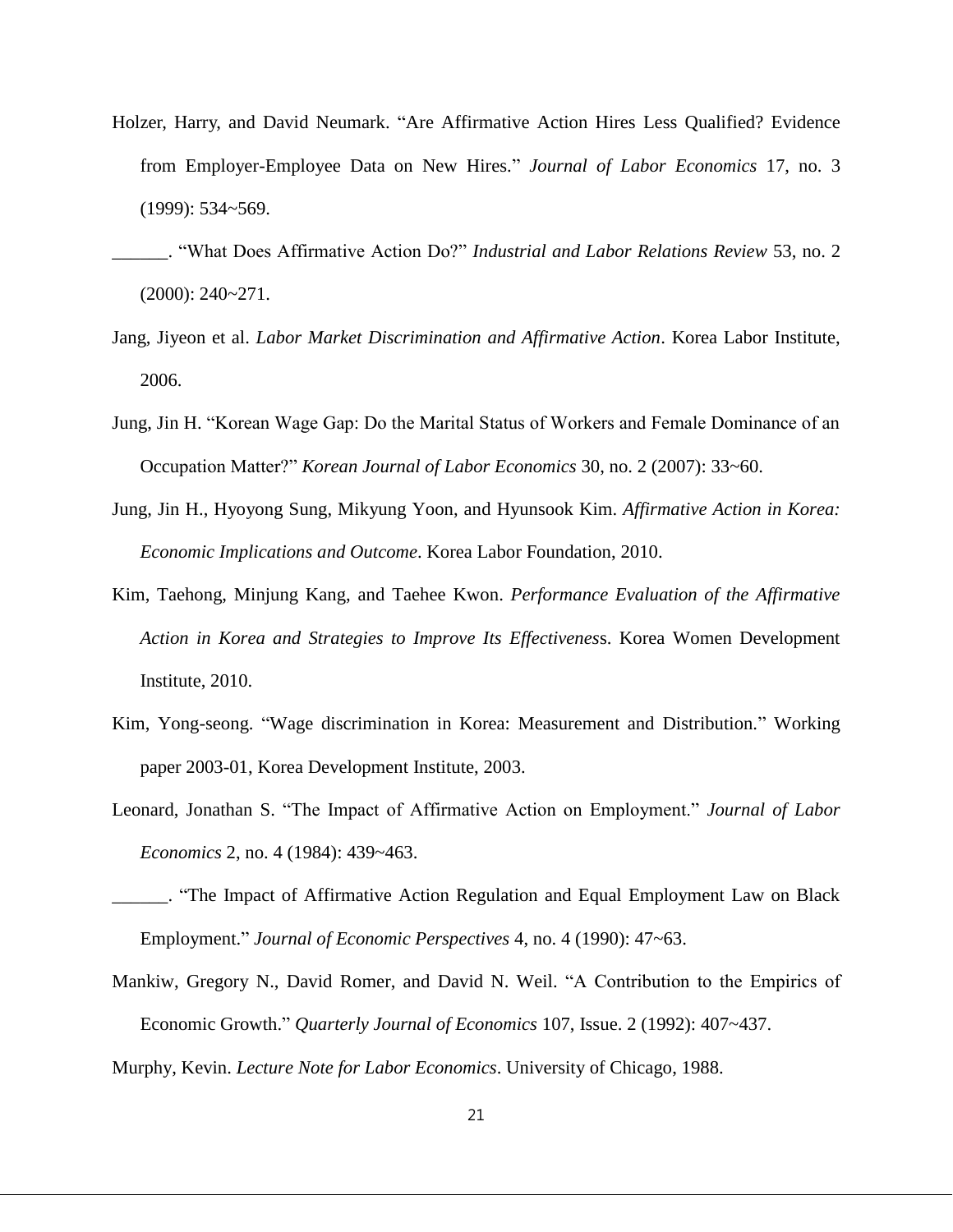OECD, *OECD Employment Outlook,* 2011.

- Olsen, Wendy and Sylvia Walby. "Modelling Gender Pay Gaps." Working Paper Series, no.17, Equal Opportunities Commission, UK government, 2004.
- Orfield, Gary (ed). *Diversity Challenged: Evidence on the Impact of Affirmative Action*. Cambridge, MA: Harvard Education Publishing Group, 2001.
- Paola, Maria D., Vincenzo Scoppa and Rosetta Lombardo. "Can Gender Quotas Break Down Negative Stereotype? Evidence from Changes in Electoral Rules," *Journal of Public Economics* 94 (2010): 344~353.
- Robinson, G. and K. Dechant "Building a Business Case for Diversity," *Academy of Management Executive* 11 (1997): 21~30.
- Rose, Caspar. "Does Female Board Representation Influence Firm Performance? The Danish Evidence." *Corporate Governance* 15, no. 2 (2007): 404~413.
- Seguino, Stephanie. "Gender Inequality and Economic Growth: A Cross-Country Analysis." *World Development* 28, no. 7 (2000): 1211~1230.
- Smith, James P., and Finis Welch. "Affirmative Action and Labor Market." *Journal of Labor Economics* 2, no. 2 (1984): 269~301.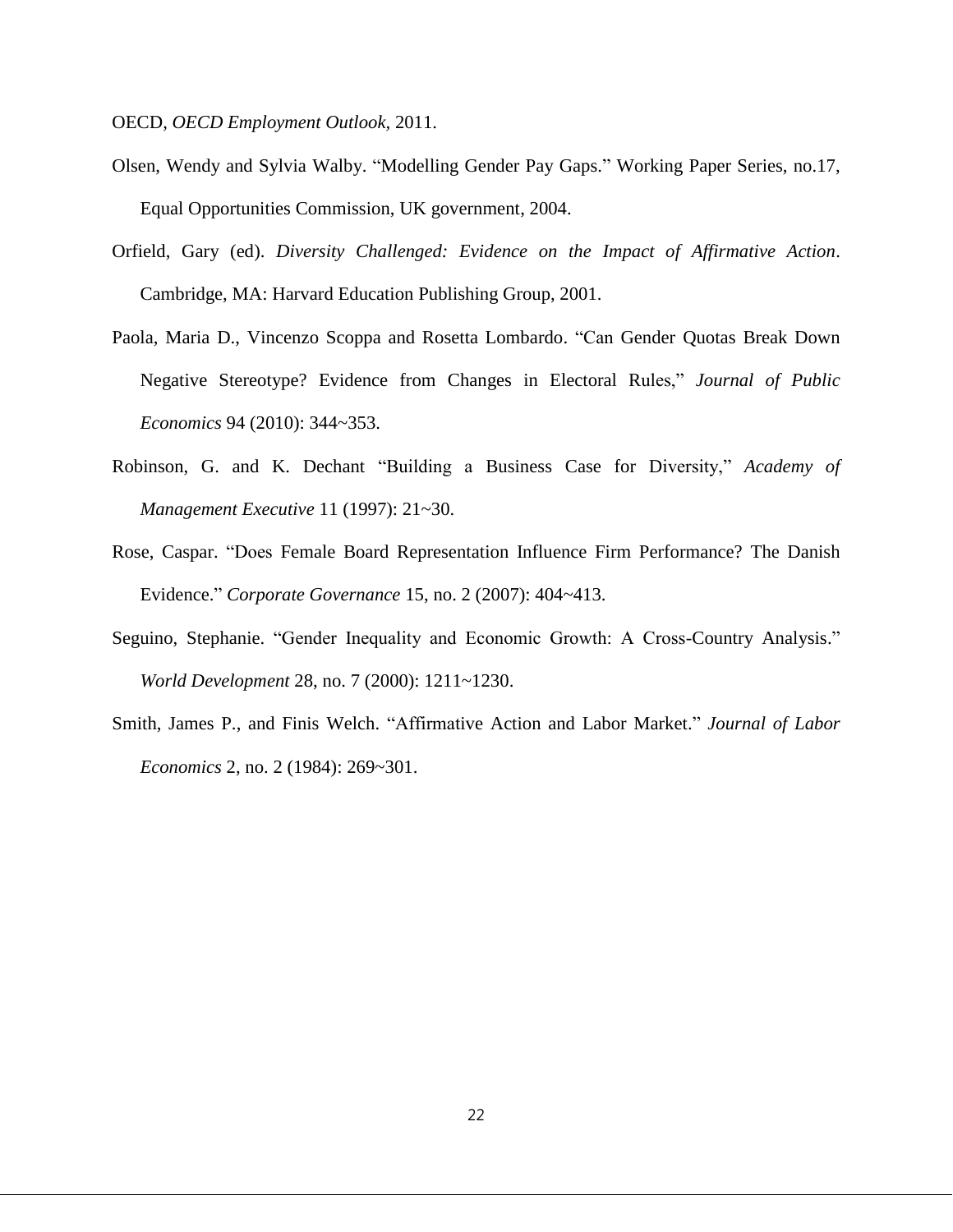|      |                   |                    | Number of firms                               |           |                                    |                                     |
|------|-------------------|--------------------|-----------------------------------------------|-----------|------------------------------------|-------------------------------------|
| Year | Targeted<br>firms | AA-targeted<br>(A) | Firms below<br>the industrial<br>criteria (B) | $B/A$ (%) | Avg. ratio<br>of female<br>workers | Avg. ratio<br>of female<br>managers |
| 2006 | $1,000$ workers + | 546                | 326                                           | 59.7      | 30.7                               | 10.2                                |
| 2007 | $1,000$ workers + | 613                | 343                                           | 59.7      | 32.32                              | 11.00                               |
| 2008 | $1,000$ workers + | 622                | 323                                           | 51.9      | 35.02                              | 13.17                               |
|      | 500-999 workers   | 803                | 498                                           | 62.0      | 32.44                              | 11.99                               |
| 2009 | $1,000$ workers + | 666                | 345                                           | 51.8      | 35.10                              | 14.84                               |
|      | 500-999 workers   | 941                | 557                                           | 59.2      | 33.24                              | 13.62                               |
| 2010 | $1,000$ workers + | 658                | 335                                           | 50.9      | 35.60                              | 16.15                               |
|      | 500-999 workers   | 918                | 513                                           | 55.9      | 33.07                              | 14.33                               |

**Table 1.1** AA-Targeted Firms and the Industrial Criteria for Female Employment (2006-2010) (unit: number, %)

Source: Ministry of Employment and Labor.

| (unit: number, $\%$ )           |           |          |                                                             |       |                |                |         |
|---------------------------------|-----------|----------|-------------------------------------------------------------|-------|----------------|----------------|---------|
|                                 |           |          | Number of implementation plan submission<br>$(2006 - 2009)$ |       |                | Total          |         |
|                                 | $\theta$  |          |                                                             | 3     | $\overline{4}$ |                |         |
|                                 | Submitted | $\theta$ | 7                                                           |       | 29             | 87             | 128     |
| Implementation<br>plan $(2006)$ |           | (0.0)    | (5.5)                                                       | (3.9) | (22.7)         | (68.0)         | (100.0) |
|                                 | Not-      | 283      | 28                                                          | 13    | 5              | $\overline{0}$ | 329     |
|                                 | submitted | (86.0)   | (8.5)                                                       | (4.0) | (1.5)          | (0.0)          | (100.0) |
| AA-targeted firms               |           | 283      | 35                                                          | 18    | 34             | 87             | 457     |
|                                 |           | (61.9)   | (7.7)                                                       | (3.9) | (7.4)          | (19.0)         | (100.0) |

**Table 1.2** AA-Targeted Firms and Progress in Female Employment

(unit: number, %)

Source: Kim, Kang and Kwon (2010), p.76.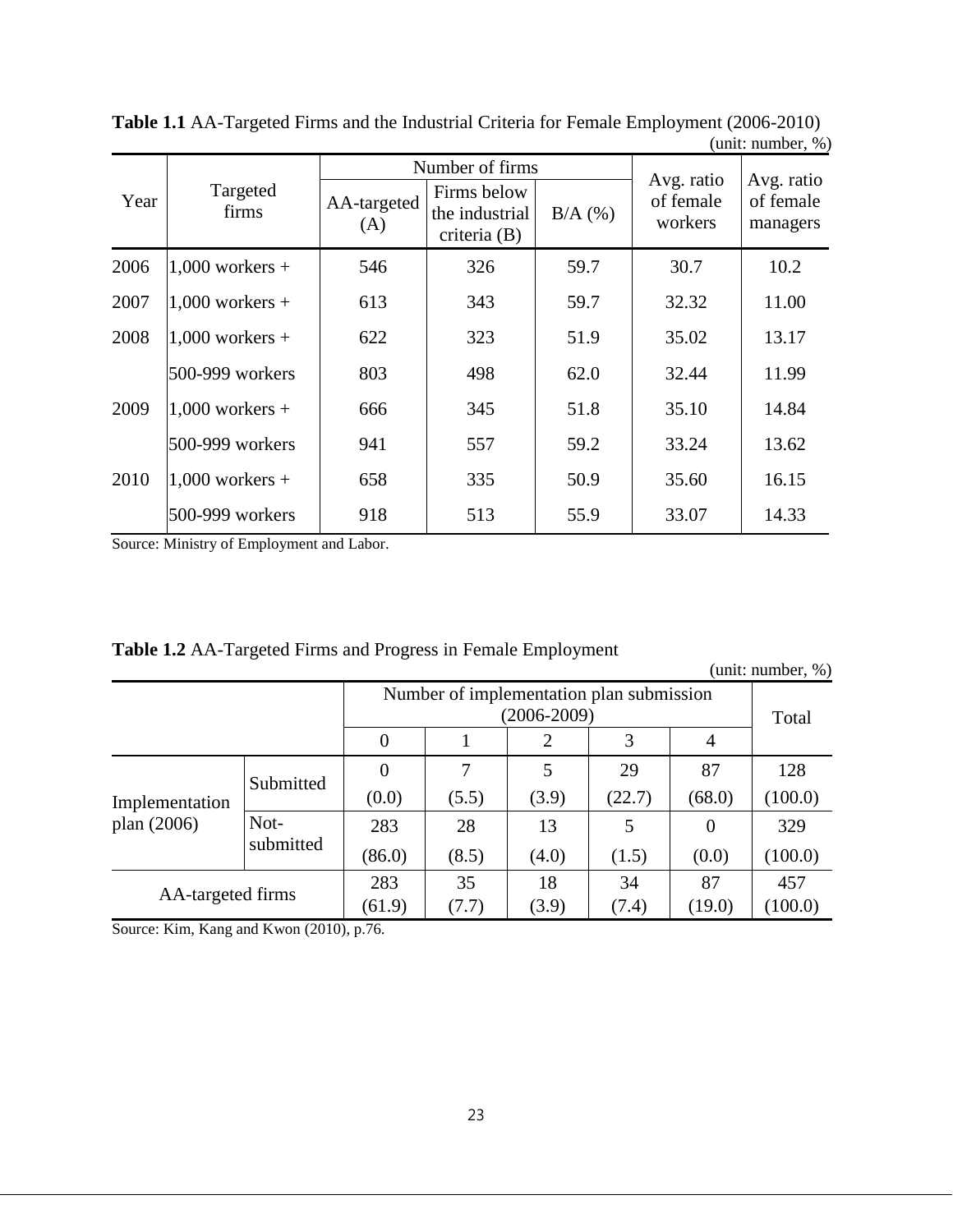|                       | (unit: %, 100 million won, number) |            |          |  |  |  |
|-----------------------|------------------------------------|------------|----------|--|--|--|
|                       | 2005                               | 2007       | 2009     |  |  |  |
| Female worker ratio   | 28.59                              | 28.92      | 28.49    |  |  |  |
|                       | (23.37)                            | (24.04)    | (23.54)  |  |  |  |
| Female manager ratio  | 7.09                               | 7.66       | 8.95     |  |  |  |
|                       | (12.68)                            | (13.18)    | (13.69)  |  |  |  |
| Female ratio on board | 4.31                               | 4.43       | 5.29     |  |  |  |
|                       | (14.01)                            | (13.09)    | (15.39)  |  |  |  |
| Total assets          | 12,719                             | 13,369     | 12,826   |  |  |  |
|                       | (63,268)                           | (83,290)   | (45,288) |  |  |  |
| Sales                 | 7,207                              | 7,069      | 9,442    |  |  |  |
|                       | (24, 752)                          | (24, 828)  | (33,592) |  |  |  |
| Net profit            | 505                                | 452        | 545      |  |  |  |
|                       | (2, 383)                           | (2,109)    | (2,616)  |  |  |  |
| Equity                | 4,295                              | 4,641      | 5,697    |  |  |  |
|                       | (18,921)                           | (17,663)   | (21,078) |  |  |  |
| <b>ROA</b>            | $-0.77$                            | 4.99       | 4.68     |  |  |  |
|                       | (174.21)                           | (20.14)    | (13.38)  |  |  |  |
| <b>ROS</b>            | 200.45                             | 387.15     | 145.58   |  |  |  |
|                       | (1,423.73)                         | (7,055.02) | (171.96) |  |  |  |
| <b>ROE</b>            | 12.21                              | 15.01      | 9.76     |  |  |  |
|                       | (108.61)                           | (206.55)   | (490.40) |  |  |  |
| Number of firms       | 1,896                              | 1,735      | 1,737    |  |  |  |

**Table 2.1** Summary Statistics for Micro Data

Notes: 1) ROA=(Net Profit/Total Assets)×100. ROS=(Net Profit/Total Sales)×100. ROE=(Net Profit/Total Equity)×100. 2) Standard deviations in parentheses.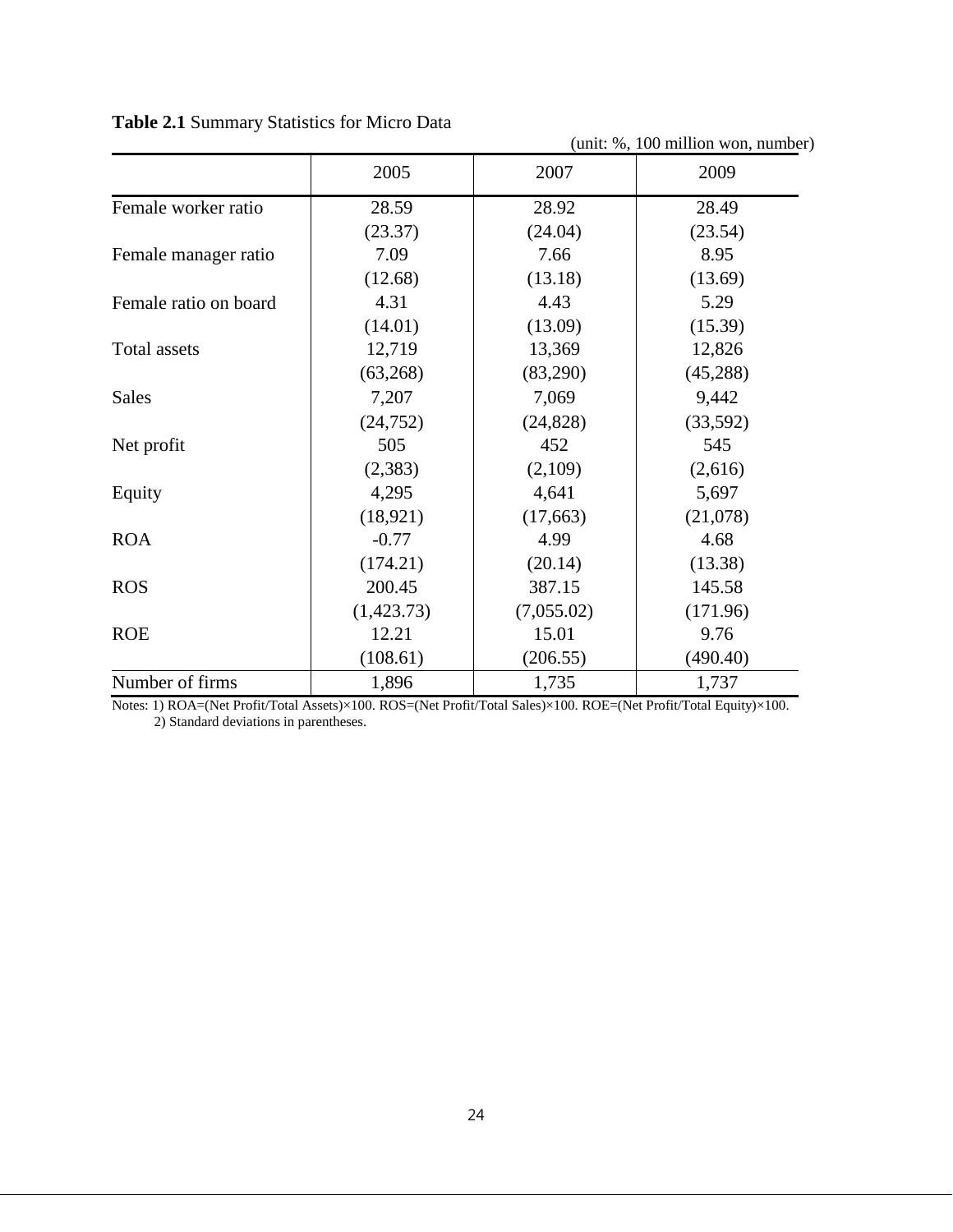|                        |                         |          |         | (unit: %)          |
|------------------------|-------------------------|----------|---------|--------------------|
|                        | Program/Treatment group | 2005     | 2009    | Difference(% $p$ ) |
|                        | $AA$ -firms $(A)$       | 30.99    | 29.89   | $-0.5$             |
| Female worker<br>ratio | Non-AA firms $(N)$      | 27.64    | 28.16   | 0.52               |
|                        | $A-N$                   | 2.75     | 1.73    | $-1.02$            |
|                        | $AA$ -firms $(A)$       | 7.04     | 10.01   | 2.97               |
| Female manager         | Non-AA firms $(N)$      | 7.79     | 8.69    | 0.90               |
| ratio                  | $A-N$                   | $-0.75$  | 1.32    | 2.07               |
|                        | $AA$ -firms $(A)$       | 6.09     | 4.86    | $-1.23$            |
| <b>ROA</b>             | Non-AA firms $(N)$      | 4.63     | 4.64    | 0.01               |
|                        | $A-N$                   | 1.46     | 0.22    | $-1.24$            |
|                        | $AA - firms (A)$        | 139.35   | 154.36  | 15.01              |
| <b>ROS</b>             | Non-AA firms $(N)$      | 171.24   | 143.33  | $-27.91$           |
|                        | $A-N$                   | $-31.89$ | 11.03   | 49.92              |
|                        | $AA$ -firms $(A)$       | 11.26    | 7.68    | $-3.58$            |
| <b>ROE</b>             | Non-AA firms $(N)$      | 10.53    | 10.29   | $-0.24$            |
|                        | $A-N$                   | 0.73     | $-2.61$ | $-3.34$            |
|                        | $AA$ -firms $(A)$       |          | 161     |                    |
| Number of firms        | Non-AA firms $(N)$      | 535      |         |                    |

**Table 2.2** Simple DD Analysis Results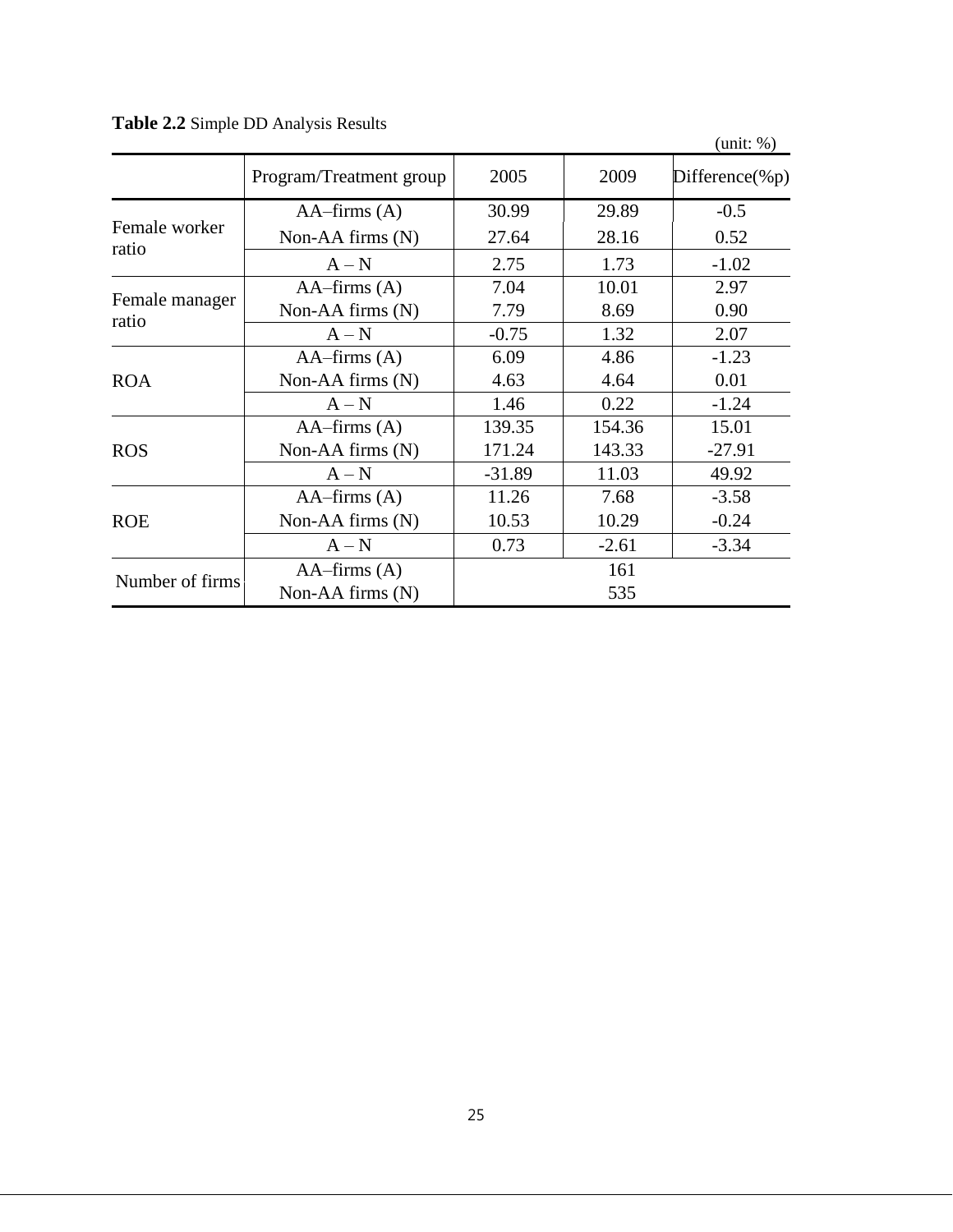|           |                       | Female Employment Effect |                      |
|-----------|-----------------------|--------------------------|----------------------|
|           |                       | Female worker ratio      | Female manager ratio |
|           |                       | $26.05***$               | $-1.08$              |
| Constant  |                       | (14.41)                  | (6.23)               |
|           | Group dummy           | 1.53                     | 1.01                 |
|           |                       | (3.79)                   | (1.65)               |
| <b>DD</b> | Time period dummy     | $-2.09$ **               | ***<br>2.03          |
| variables |                       | (0.93)                   | (0.40)               |
|           | Interaction           | $-2.13$                  | $-1.32$              |
|           |                       | (4.83)                   | (2.09)               |
|           | <b>Size</b>           | $3.11*$                  | 0.23                 |
|           | (log of total assets) | (1.96)                   | (0.85)               |
|           | Age                   | $-9.36$                  | 2.83                 |
|           | (log of firm age)     | (7.19)                   | (3.10)               |
|           | (Size) <sup>2</sup>   | $-0.12$                  | $-0.01$              |
|           |                       | (0.08)                   | (0.03)               |
| Control   | $(Age)^2$             | 0.95                     | $-0.50$              |
| variables |                       | (1.24)                   | (0.53)               |
|           | $(Size \times Age)$   | $-0.11$                  | $-0.08$              |
|           |                       | (0.35)                   | (0.15)               |
|           | Female board          | $9.71***$                | $10.62***$           |
|           | member dummy          | (1.37)                   | (0.59)               |
|           | Industry dummy        | Yes                      | Yes                  |
|           | Observations          | 1,682                    | 1,677                |
|           | Adj. $R^2$            | 0.16                     | 0.36                 |
|           | F-Statistic           | $21.88***$               | $63.30***$           |

**Table 2.3** DD Estimation Results: AA Effect on Female Employment

Notes: Standard errors using heteroskedasticity-consistent covariance matrix in parentheses.

\*\*\*, \*\*, and \* denote significance at the 1, 5 and 10 percent respectively.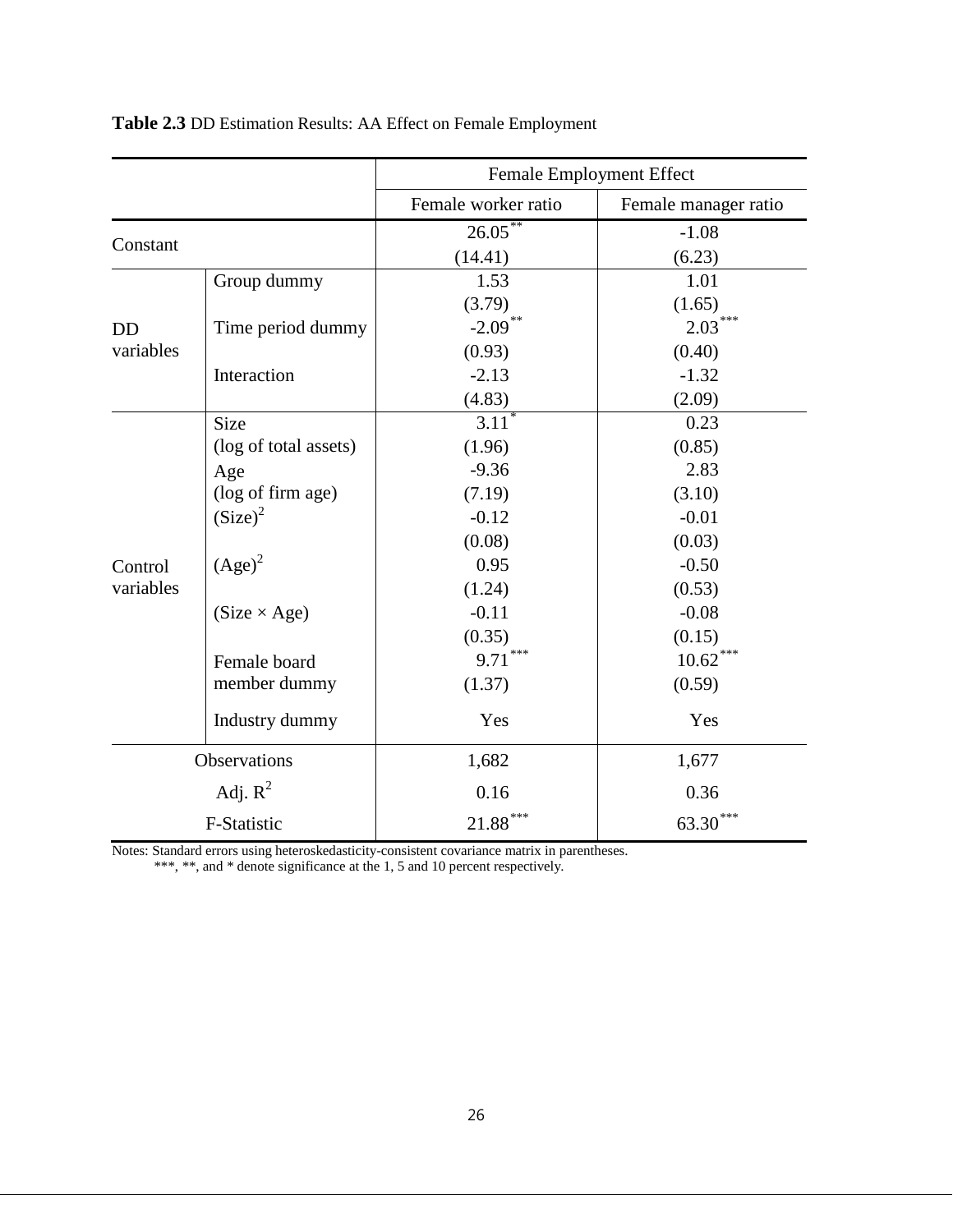|           |                       | Firm Performance |                 |            |  |
|-----------|-----------------------|------------------|-----------------|------------|--|
|           |                       | <b>ROA</b>       | <b>ROS</b>      | <b>ROE</b> |  |
|           |                       | $-266.26$        | 3,474.36        | $-57.70$   |  |
| Constant  |                       | (100.27)         | (808.17)        | (378.93)   |  |
|           | Group dummy           | $-3.25$          | 74.65           | 7.35       |  |
|           |                       | (26.36)          | (212.16)        | (99.72)    |  |
| <b>DD</b> | Time period dummy     | 5.81             | $-58.99$        | 4.18       |  |
| variables |                       | (6.49)           | (52.37)         | (24.55)    |  |
|           | Interaction           | $-1.76$          | 24.37           | $-10.16$   |  |
|           |                       | (33.56)          | (269.86)        | (126.77)   |  |
|           | Size                  | $73.00***$       | $-768.44***$    | 4.51       |  |
|           | (log of total assets) | (13.66)          | (110.18)        | (51.64)    |  |
|           | Age                   | $-93.41$ **      | 755.65**        | 3.07       |  |
|           | (log of firm age)     | (50.11)          | (403.38)        | (189.49)   |  |
|           | (Size) <sup>2</sup>   | $-4.81$ ***      | 44.22***        | $-0.36$    |  |
|           |                       | (0.56)           | (4.53)          | (2.12)     |  |
| Control   | $(Age)^2$             | $-12.98$         | 78.46           | 2.27       |  |
| variables |                       | (8.66)           | (69.78)         | (32.75)    |  |
|           | $(Size \times Age)$   | $14.05***$       | $-102.24***$    | 0.13       |  |
|           |                       | (2.42)           | (19.58)         | (9.16)     |  |
|           | Female board          | $-26.29***$      | 190.16          | 2.11       |  |
|           | member dummy          | (9.55)           | (76.97)         | (36.04)    |  |
|           | Industry dummy        | Yes              | Yes             | Yes        |  |
|           | <b>Observations</b>   | 1,665            | 1,671           | 1,657      |  |
|           | Adj. $R^2$            | 0.06             | 0.08            | 0.01       |  |
|           | F-Statistic           | $7.99***$        | $10.06\sp{***}$ | 0.78       |  |

# **Table 2.4** DD Estimation Results: AA Effect on Firm Performance

Notes: Standard errors using heteroskedasticity-consistent covariance matrix in parentheses.

\*\*\*, \*\*, and \* denote significance at the 1, 5 and 10 percent respectively

.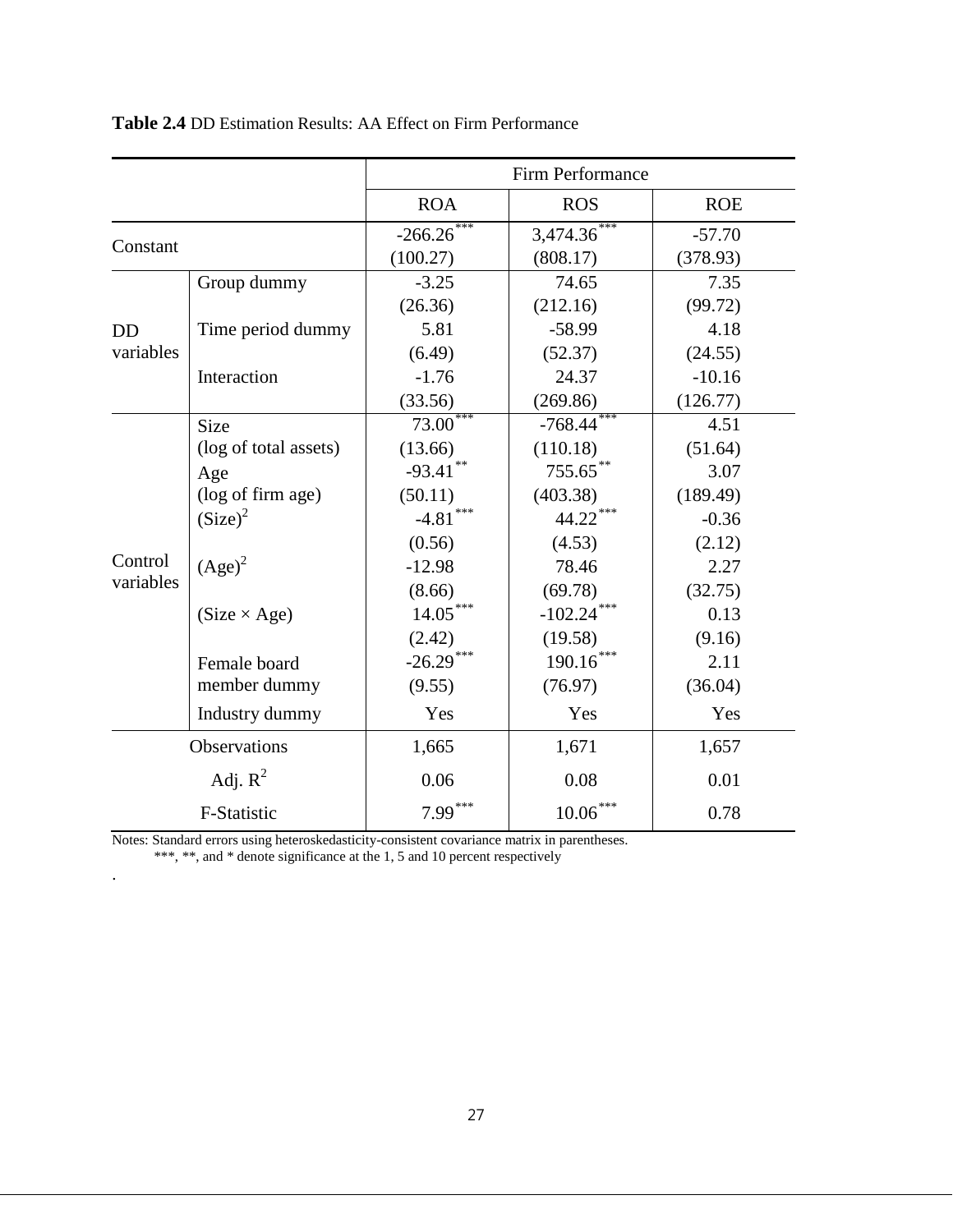|                       | <b>OLS</b>            |                               |            | 2SLS                  |                       |            |
|-----------------------|-----------------------|-------------------------------|------------|-----------------------|-----------------------|------------|
|                       | <b>ROA</b>            | <b>ROS</b>                    | <b>ROE</b> | <b>ROA</b>            | <b>ROS</b>            | <b>ROE</b> |
| Constant              | $-66.57$              | $8,281.64***$                 | $-25.34$   | $-12.25$              | $7,959.93$ ***        | $-27.51$   |
|                       | (59.56)               | (750.80)                      | (220.70)   | (67.71)               | (802.40)              | (232.67)   |
| Female worker         | $-0.07$               | $-0.96$                       | 0.04       | $-2.25***$            | 12.93                 | 0.12       |
| ratio                 | (0.10)                | (1.36)                        | (0.40)     | (0.87)                | (10.49)               | (2.95)     |
| Size                  | 23.79***              | $-1,744.14***$                | 0.86       | $27.83***$            | $-1,765.23***$        | 0.78       |
| (log of total assets) | (8.58)                | (108.56)                      | (31.18)    | (9.16)                | (109.68)              | (31.50)    |
| Age                   | $-45.57$              | $1,106.06***$                 | 1.95       | $-50.92$              | $1,106.87***$         | 1.95       |
| (log of firm age)     | (28.58)               | (421.43)                      | (106.05)   | (30.88)               | (367.61)              | (106.37)   |
| (Size) <sup>2</sup>   | $-2.15***$            | $\text{81.07}^{\ast\ast\ast}$ | $-0.19$    | $-2.19***$            | $81.34***$            | $-0.19$    |
|                       | (0.35)                | (4.44)                        | (1.30)     | (0.38)                | (4.53)                | (1.31)     |
| $(Age)^2$             | $-11.11$ <sup>*</sup> | $-79.99$                      | 0.81       | $-11.35$ <sup>*</sup> | $-79.28$              | 0.83       |
|                       | (5.05)                | (73.33)                       | (18.72)    | (5.45)                | (64.70)               | (18.78)    |
| $(Size \times Age)$   | $9.40***$             | $-50.11$ <sup>*</sup>         | 0.44       | $8.71***$             | $-44.66$ <sup>*</sup> | 0.46       |
|                       | (1.63)                | (20.44)                       | (5.64)     | (1.66)                | (19.82)               | (5.74)     |
| Time dummy            | Yes                   | Yes                           | Yes        | Yes                   | Yes                   | Yes        |
| Industry dummy        | Yes                   | Yes                           | Yes        | Yes                   | Yes                   | Yes        |
| Observations          | 2,536                 | 2,551                         | 2,512      | 2,536                 | 2,551                 | 2,512      |
| Adj. $R^2$            | 0.02                  | 0.13                          | 0.001      | 0.02                  | 0.13                  | 0.001      |
| F-Statistic           | $5.46***$             | $29.12***$                    | 1.04       | $5.15***$             | ***<br>28.06          | 1.04       |

**Table 2.5** The Effect of Female Employment on Firm Performance

Notes: Standard errors using heteroskedasticity-consistent covariance matrix in parentheses.

\*\*\*, \*\*, and \* denote significance at the 1, 5 and 10 percent respectively.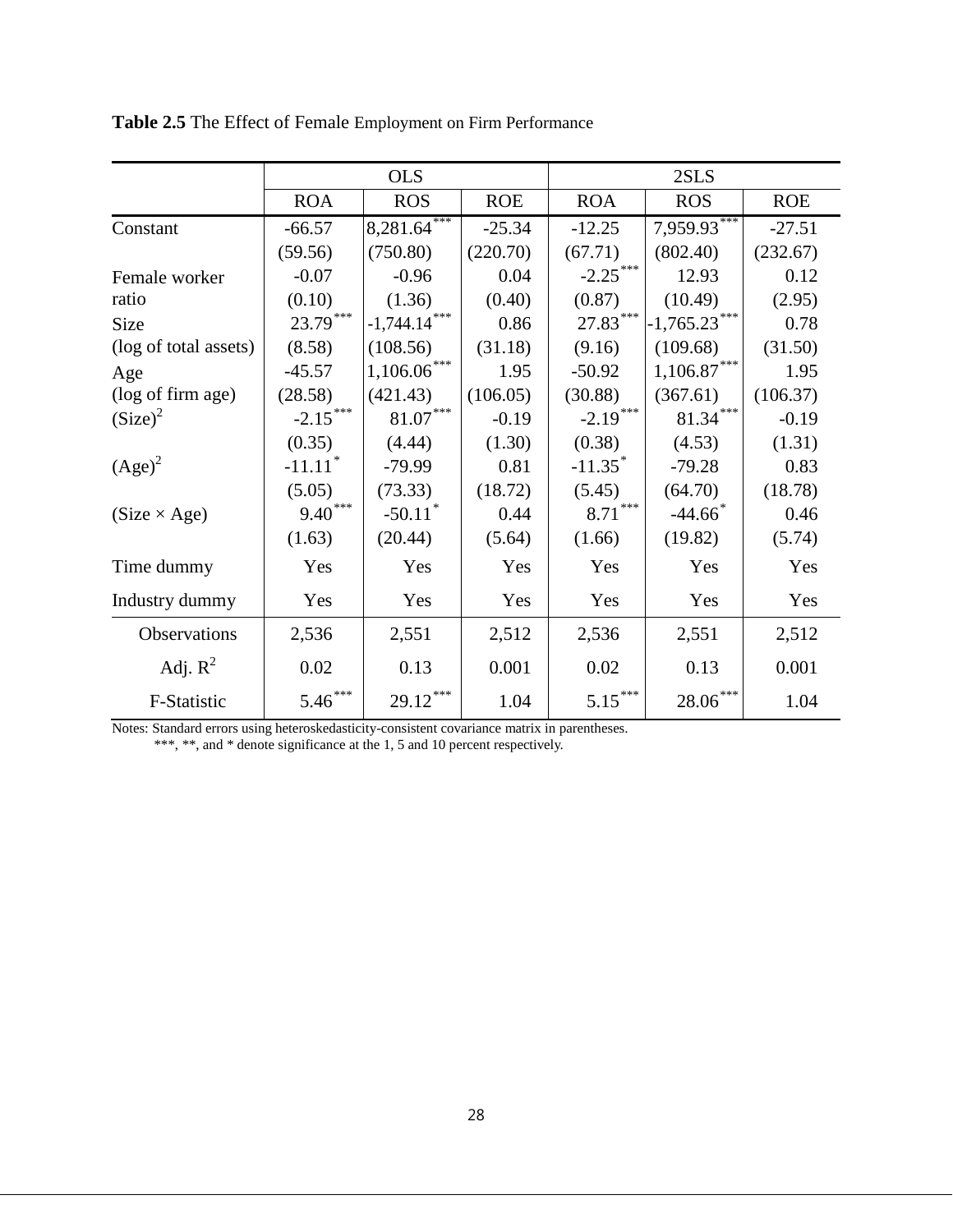| Variables | Definition/Measurement         | Mean      | S.D.    | Source                |
|-----------|--------------------------------|-----------|---------|-----------------------|
| $Y_t$     | Real GDP (10 bill. won)        | 543,018   | 267,745 | <b>Bank of Korea</b>  |
|           |                                |           |         | (ECOS)                |
| $Y_t/P_t$ | GDP per capita (1,000 won)     | 1,180     | 519     | <b>Bank of Korea</b>  |
|           |                                |           |         | (ECOS)                |
| $I_t$     | Real capital (10 bill. won);   | 166,893   | 77,594  | Bank of Korea         |
|           | total fixed capital formation  |           |         | (ECOS)                |
| $I_t/Y_t$ | Capital/GDP                    | 0.31      | 0.034   |                       |
| $n_{t}$   | population growth;             | 1.55      | 0.37    | <b>KOSIS</b>          |
|           | total fertility rate (TFR)     |           |         |                       |
| $L_t/P_t$ | Labor force participation rate | 60.3      | 1.83    | KOSIS, Ministry of    |
|           | (% )                           |           |         | Employment and        |
|           |                                |           |         | Labor                 |
| $W_m$     | Male wage                      | 1,840,829 | 698,708 | KOSIS, Ministry of    |
|           | (Korean won/month)             |           |         | Employment and        |
|           |                                |           |         | Labor                 |
| $W_f$     | Female wage                    | 1,083,086 | 514,026 | KOSIS, Ministry of    |
|           | (Korean won/month)             |           |         | Employment and        |
|           |                                |           |         | Labor                 |
| $W gap_t$ | Wage gap;                      | 0.44      | 0.07    |                       |
|           | $(w_m-w_f)/w_m$                |           |         |                       |
| $Hw_t$    | Working hours (month)          | 215       | 9.84    | KOSIS, Ministry of    |
|           |                                |           |         | <b>Employment</b> and |
|           |                                |           |         | Labor                 |
| $h_t$     | Female worker ratio (%)        | 19.3      | 7.57    |                       |

Table 3.1 Summary Statistics for Macro Data (1981~2009)

Note: 1,000 Korean won is about 0.9 US dollar in December 2011.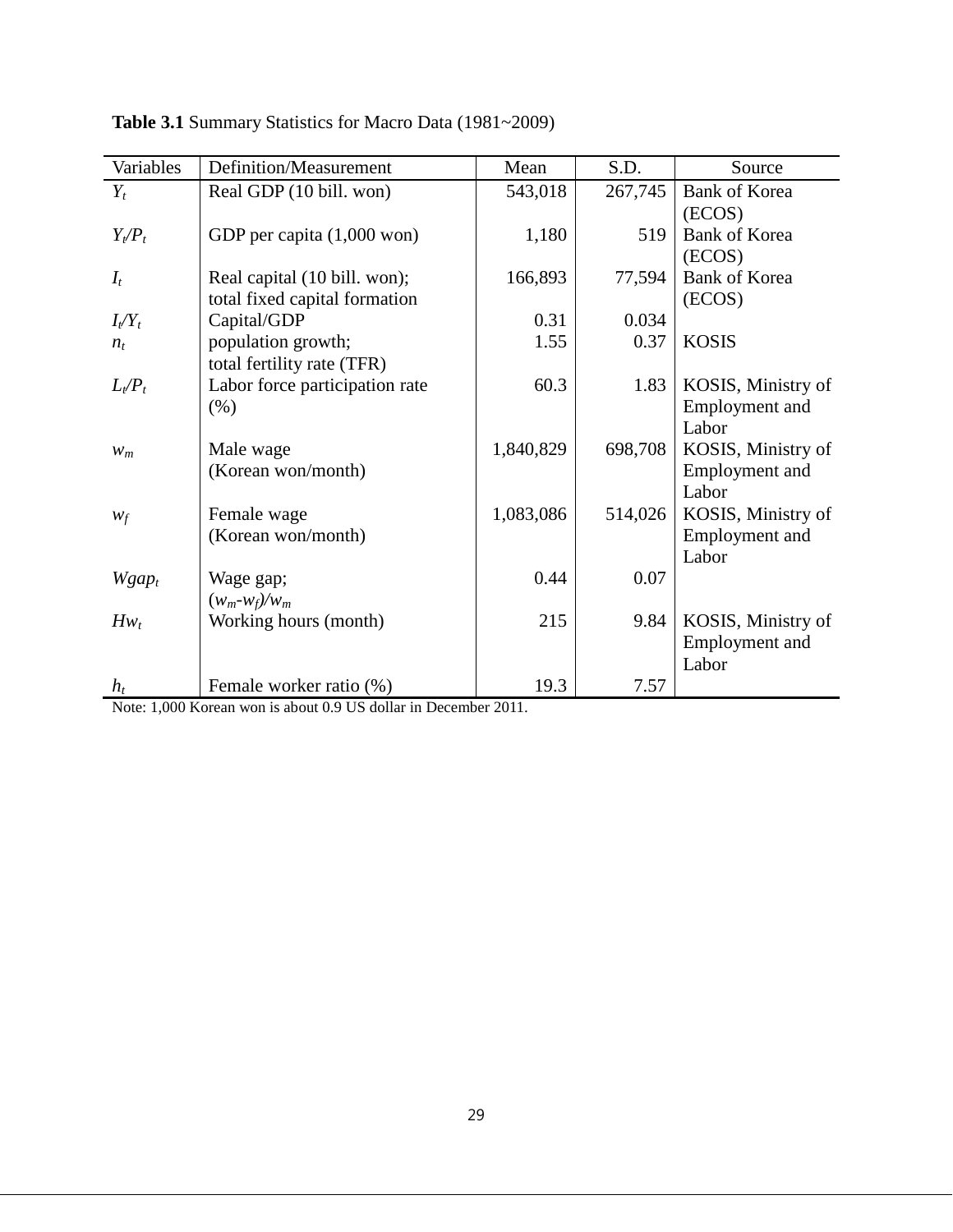| <b>Table 3.2</b> Growth Equation (Eq. 3.2) |  |  |
|--------------------------------------------|--|--|
|--------------------------------------------|--|--|

|                                     | $\sim$ 1<br>$\overline{\phantom{a}}$ | Dependent variable: $\Delta ln\left(\frac{Y_t}{n}\right)$ |
|-------------------------------------|--------------------------------------|-----------------------------------------------------------|
|                                     | Coefficient                          | $z$ -value                                                |
| $\Delta W gap_t$                    | .266                                 | 0.45                                                      |
| $\Delta ln\left(\frac{v}{V}\right)$ | $.180*$                              | 1.73                                                      |
| $\Delta ln(h_t)$                    | $.355***$                            | 5.07                                                      |
| $\Delta ln(n_t)$                    | .007                                 | $-0.07$                                                   |
| $\Delta ln\left(\frac{1}{p}\right)$ | $1.440***$                           | 3.01                                                      |
| $\Delta ln$ ( $\frac{H}{L}$         | $-.759***$                           | $-2.80$                                                   |
| Constant                            | $.029***$                            | 3.47                                                      |

Notes: \*, \*\*, \*\*\* are significant at 10%, 5%, 1% critical level, respectively.

# **Table 3.3** Investment Equation (Eq. 3.3)

Dependent variable:  $\Delta ln \left( \frac{I_t}{v_t} \right)$ 

|                  | Coefficient | $z$ -value |
|------------------|-------------|------------|
| $\Delta lm$      | $.277*$     | 1.66       |
| $\Delta ln$      | $-.284$     | $-1.64$    |
| Δln              | .007        | 0.04       |
| $\Delta ln(h_t)$ | $-.071$     | $-0.38$    |
| $\Delta ln(n_t)$ | .408**      | 2.40       |
| $\Delta lm$      | $-.198$     | $-0.19$    |
| $\Delta ln$ (    | $-.534$     | $-0.80$    |
| $\Delta ln$      | 1.027**     | 2.22       |
| $\Delta W gap_t$ | 3.303**     | 2.25       |
| Constant         | $-.022$     | $-0.92$    |

Notes: \*, \*\*, and \*\*\* are significant at 10%, 5%, 1% critical level, respectively.

$$
R^2=0.45
$$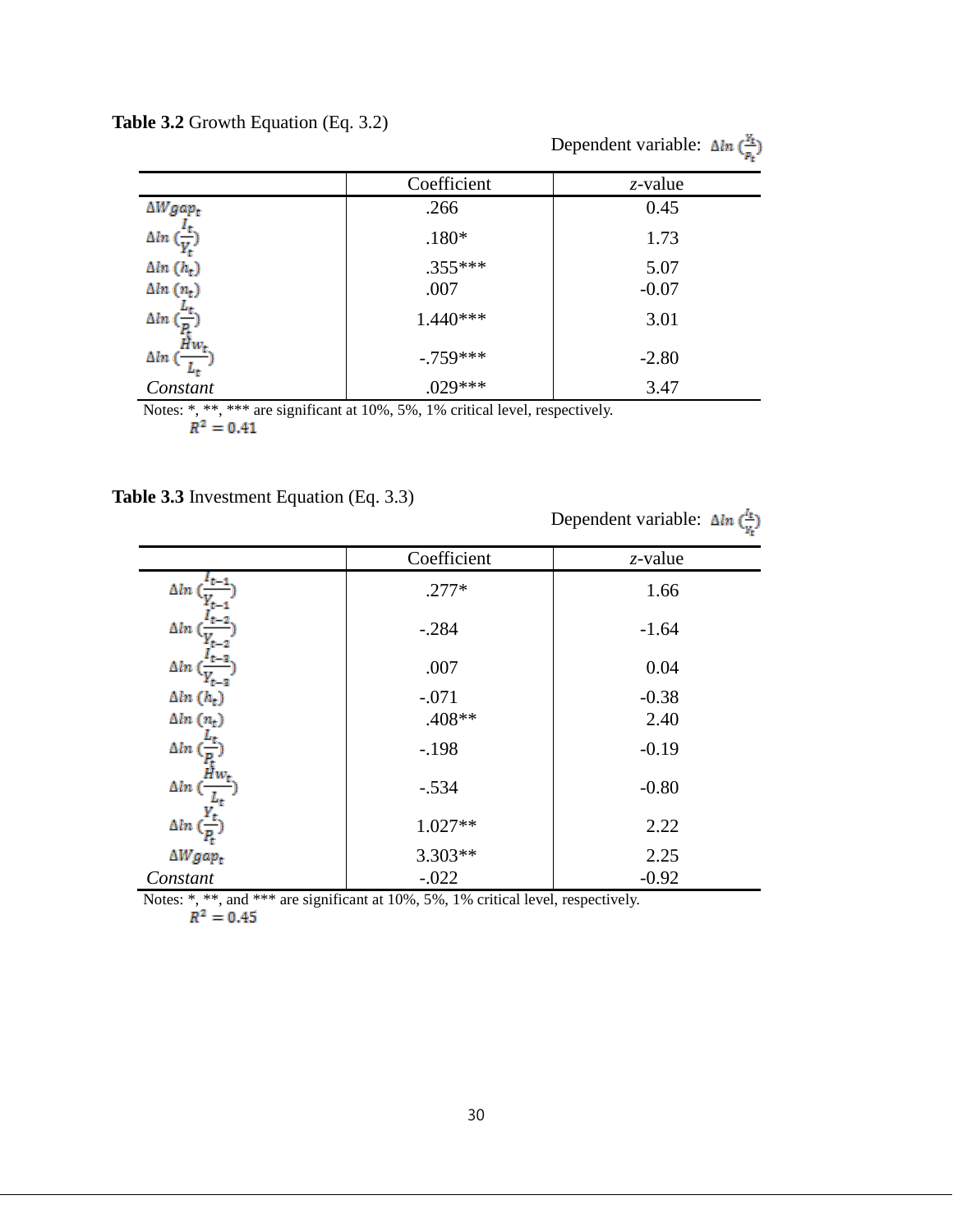|                                                    | Coefficient | $z$ -value |
|----------------------------------------------------|-------------|------------|
| $\Delta ln(n_{t-1})$                               | .215        | 0.94       |
| $\Delta ln(n_{t-2})$                               | $-.050$     | $-0.33$    |
| $\Delta ln(n_{t-3})$                               | .165        | 0.95       |
| $\Delta ln (n_{t-4})$                              | $-.041$     | $-0.24$    |
| $\Delta ln(h_t)$                                   | $-.650**$   | $-2.39$    |
| $\Delta ln\left(\frac{I_t}{Y_t}\right)$            | .420        | 1.24       |
| $\frac{\Delta ln\left(\frac{L}{P_t}\right)}{Hw_t}$ | $-.924$     | $-0.46$    |
| $\Delta ln$ (                                      | $3.453***$  | 4.03       |
| $\Delta ln\left(\frac{1}{P_t}\right)$              | 1.180       | 1.24       |
| $\Delta W gap_t$                                   | $-6.464***$ | $-3.42$    |
| Constant                                           | $-.091**$   | $-2.12$    |

**Table 3.4** Population Growth Equation (Eq. 3.4)

|              | Notes: *, **, and *** are significant at 10%, 5%, 1% critical level, respectively. |  |  |  |
|--------------|------------------------------------------------------------------------------------|--|--|--|
| $R^2 = 0.78$ |                                                                                    |  |  |  |

| <b>Table 3.5</b> Labor Force Participation Equation (Eq. 3.5) |  |  |
|---------------------------------------------------------------|--|--|
|---------------------------------------------------------------|--|--|

|                  |             | r.         |
|------------------|-------------|------------|
|                  | Coefficient | $z$ -value |
| $\Delta ln$      | .017        | 0.13       |
| $\Delta ln$      | .021        | 0.17       |
| $\Delta ln$      | $-.162$     | $-1.16$    |
| $\Delta ln(h_t)$ | $-146***$   | $-3.45$    |
| $\Delta ln(n_t)$ | .048        | 1.37       |
| $\Delta ln$      | $-.066$     | $-1.37$    |
| $\Delta ln$ (    | .220        | 1.47       |
| $\Delta ln$      | $.427***$   | 4.13       |
| $\Delta W gap_t$ | $-.191$     | $-0.61$    |
| Constant         | $-.007$     | $-0.99$    |

Dependent variable:  $\Delta ln\left(\frac{L_{\text{t}}}{R}\right)$ 

Dependent variable:  $\Delta ln (n_t)$ 

Notes: \*, \*\*, and \*\*\* are significant at 10%, 5%, 1% critical level, respectively.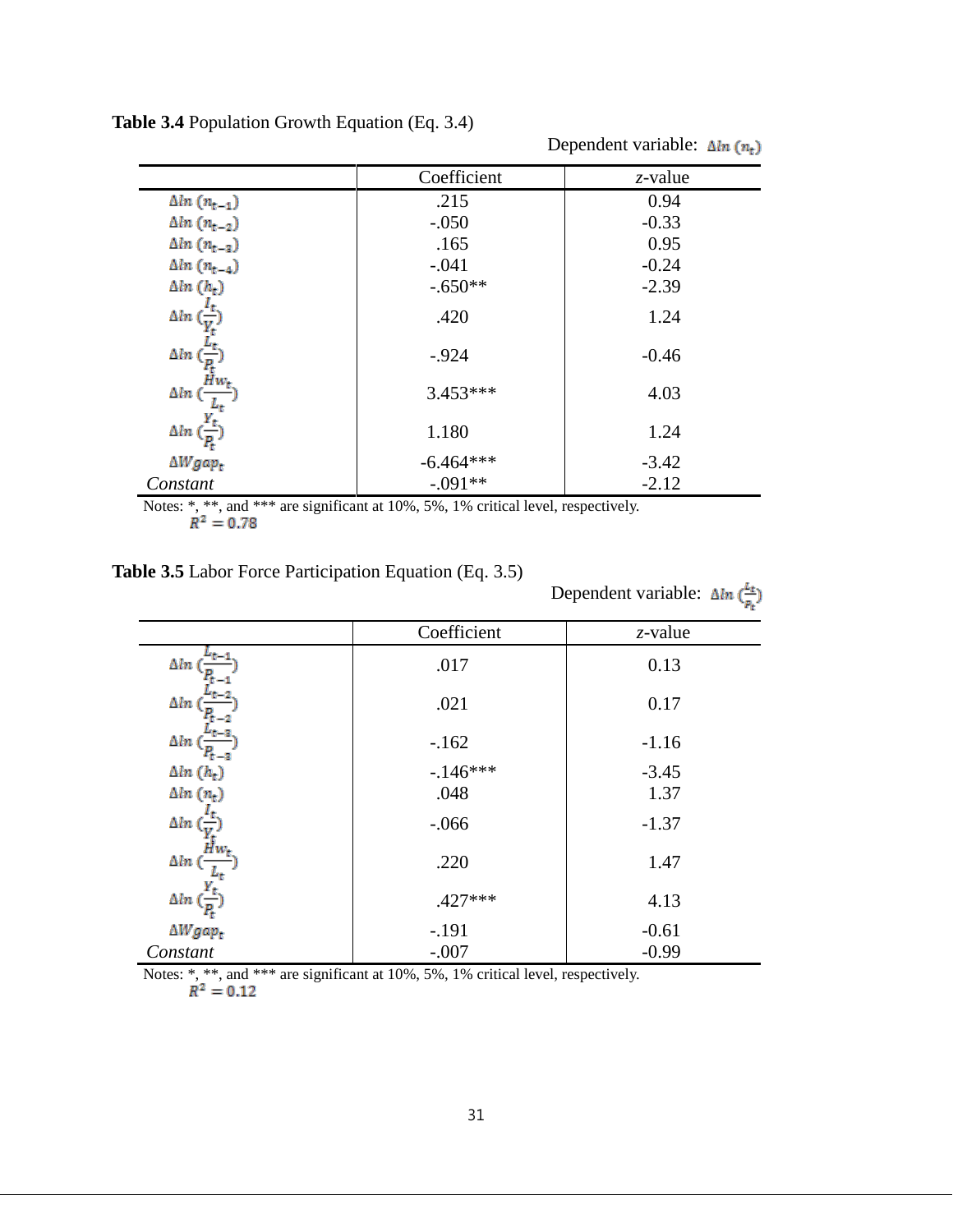|                                         |             | Dependent variable: $\Delta ln\left(\frac{Hw_t}{l}\right)$ |
|-----------------------------------------|-------------|------------------------------------------------------------|
|                                         | Coefficient | z-value                                                    |
| $Hw_{t-}$<br>$\Delta ln$ (              | $-.031$     | $-0.25$                                                    |
| $\Delta ln$ (                           | $-.041$     | $-0.40$                                                    |
| Δln (                                   | $-.030$     | $-0.28$                                                    |
| $\Delta ln(h_t)$                        | $.211***$   | 3.19                                                       |
| $\Delta ln(n_t)$                        | $.150**$    | 2.48                                                       |
| $\Delta ln\ (\frac{1}{P_{\rm t}})$      | .639        | 1.62                                                       |
| $\Delta ln\left(\frac{t}{Y_t}\right)$   | $-.045$     | $-0.52$                                                    |
| $\Delta ln\left(\frac{r_t}{P_t}\right)$ | $-.458***$  | $-2.63$                                                    |
| $\Delta W gap_t$                        | $1.570***$  | 3.52                                                       |
| Constant                                | $.025***$   | 2.93                                                       |

**Table 3.6** Work Hours Equation (Eq. (3.6)

Notes: \*, \*\*, and \*\*\* are significant at 10%, 5%, 1% critical level, respectively.<br> $R^2 = 0.31$ 

**Table 3.7** Gender Wage Gap Equation (Eq. 3.7)

Dependent variable:  $\Delta W gap_t$ 

|                                       | Coefficient | $z$ -value |
|---------------------------------------|-------------|------------|
| $\Delta W gap_{t-1}$                  | .017        | 0.09       |
| $\Delta W gap_{t-2}$                  | $-.031$     | $-0.19$    |
| $\Delta W gap_{t-3}$                  | .034        | 0.26       |
| $\Delta ln(h_t)$                      | $-.053$     | $-1.46$    |
| $\Delta ln(n_t)$                      | $-.090***$  | $-2.85$    |
| $\Delta ln$ (                         | $-.161$     | $-0.79$    |
| $\Delta ln\left(\frac{4t}{V}\right)$  | $.080**$    | 2.02       |
| $\Delta ln\left(\frac{L}{P_t}\right)$ | .028        | 0.27       |
| $Hw_t$<br>$\Delta ln$ (               | $.375***$   | 3.49       |
| Constant                              | $-.007$     | $-1.33$    |

Notes: \*, \*\*, and \*\*\* are significant at 10%, 5%, 1% critical level, respectively.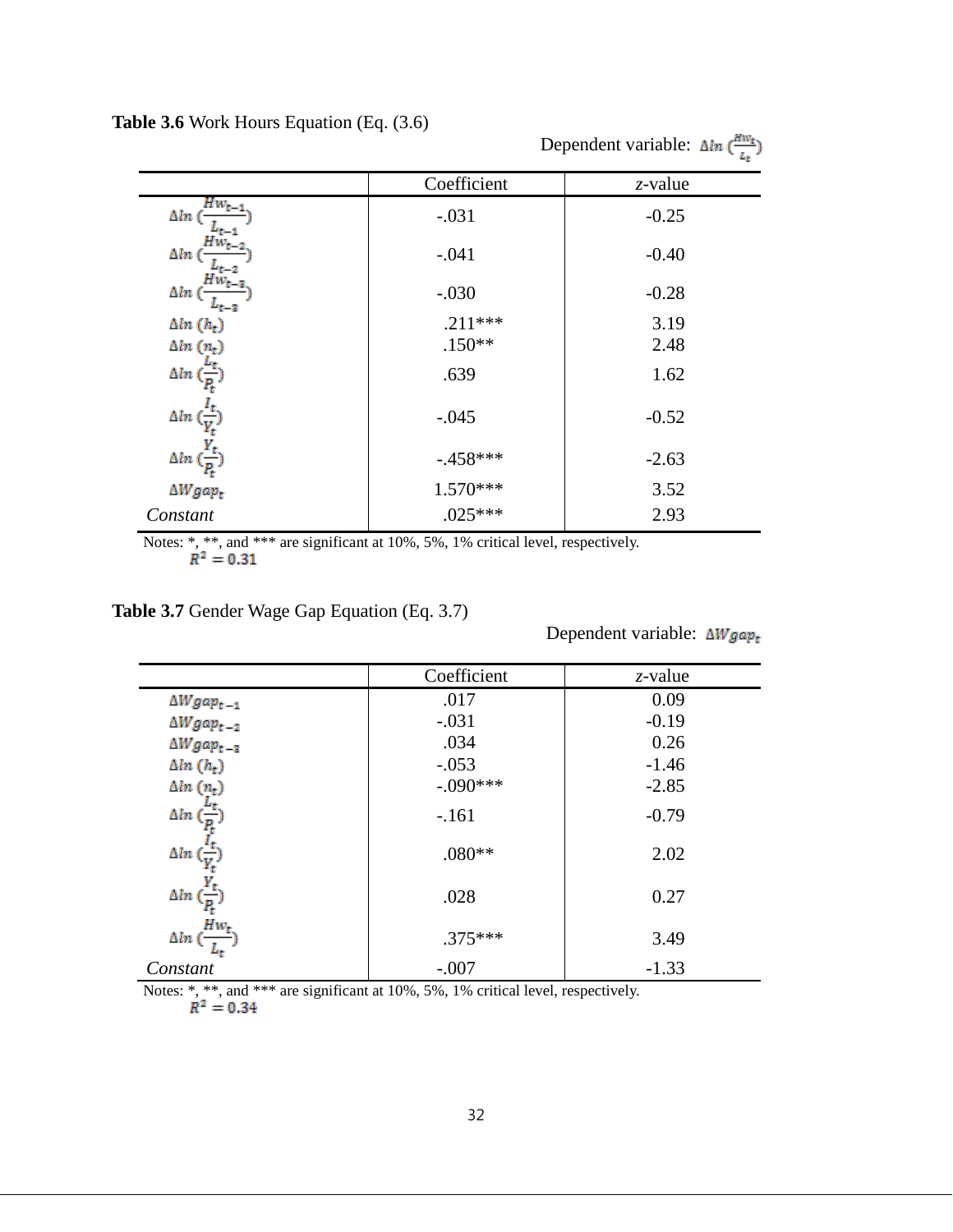**Table 3.8** Human Capital Equation (Eq. 3.8)

| Dependent variable: $\Delta ln(h_t)$ |  |
|--------------------------------------|--|
|--------------------------------------|--|

|                                                                                                    | Coefficient | $z$ -value |  |  |  |
|----------------------------------------------------------------------------------------------------|-------------|------------|--|--|--|
| $\Delta ln(h_{t-1})$                                                                               | $-.022$     | $-0.15$    |  |  |  |
| $\Delta ln(h_{t-2})$                                                                               | .003        | 0.02       |  |  |  |
| $\Delta ln(n_t)$                                                                                   | $-.028$     | $-0.11$    |  |  |  |
| $\Delta ln$                                                                                        | $-3.462**$  | $-2.59$    |  |  |  |
| $\Delta ln$                                                                                        | $-.225$     | $-0.73$    |  |  |  |
| $\Delta ln\left(\frac{1}{p}\right)$                                                                | $2.297***$  | 4.41       |  |  |  |
| $\Delta ln\ (\frac{Hw_t}{\cdot})$                                                                  | $1.535*$    | 1.92       |  |  |  |
| Constant                                                                                           | $-.055*$    | $-1.72$    |  |  |  |
| Notes: *, **, and *** are significant at 10%, 5%, 1% critical level, respectively.<br>$R^2 = 0.67$ |             |            |  |  |  |

| <b>Table 3.9</b> The Effect of the Female Worker Ratio on Economic Growth |  |  |  |  |  |  |  |  |  |  |  |
|---------------------------------------------------------------------------|--|--|--|--|--|--|--|--|--|--|--|
|---------------------------------------------------------------------------|--|--|--|--|--|--|--|--|--|--|--|

|                                               | First coefficient | Second coefficient | Effect   |
|-----------------------------------------------|-------------------|--------------------|----------|
| $h_t$ .                                       | $0.355***$        |                    | 0.336    |
| $h_t$                                         | $-0.071$          | 0.180              | $-0.013$ |
| $h_t \rightarrow TFR$                         | $-0.650**$        | $-0.007$           | $-0.005$ |
| $h_t$                                         | $-0.146***$       | $1.440***$         | $-0.210$ |
| $h_t \rightarrow$<br>$P_t$                    | $0.211***$        | $-0.759***$        | $-0.160$ |
| $h_t \rightarrow Wgap_t \rightarrow$          | $-0.053$          | 0.266              | $-0.014$ |
| Total effect                                  |                   |                    | $-0.07$  |
| (all effects)<br>Total effect<br>(significant |                   |                    | $-0.03$  |
| effects only)                                 |                   |                    |          |